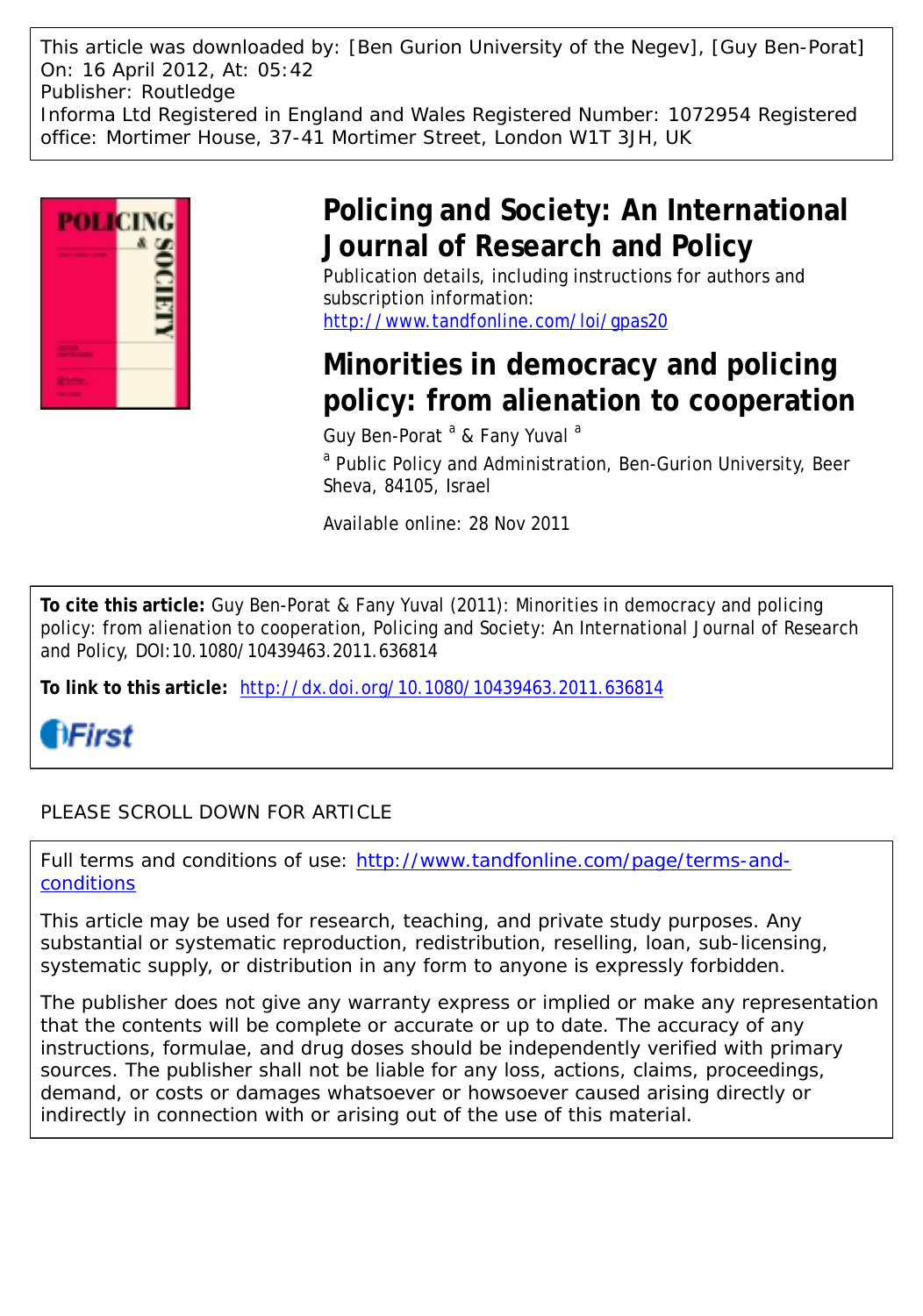## Minorities in democracy and policing policy: from alienation to cooperation

Guy Ben-Porat\* and Fany Yuval

Public Policy and Administration, Ben-Gurion University, Beer Sheva, 84105, Israel

(Received 19 August 2010; final version received 22 April 2011)

Tense relations between the Israeli police and the Arab citizens of Israel have been a major concern in recent years. Policing provides a challenge in democracies with diverse societies where cultures, religions and competing national identities challenge the existing order, and where the police in many cases have yet to develop the capabilities to engage with diversity and overcome its own biases and prejudices in order to better serve minorities. While police officers and policymakers may be aware of the need to initiate reform in order to succeed, they need to identify the actual needs of minorities. In this study of police reforms in Israel vis-a`-vis the Arab minority we propose a bottom-up study of the potential impact of three types of reforms: recruitment of Arab citizens to the police, cultural training of police officers and institutionalising police-community relations. Our findings are based on two complementary stages of research, four focus groups and a comprehensive research survey of a representative sample of 1006 adult Arab citizens.

Keywords: policing; minorities; Israel

#### Introduction

Policing provides a challenge for democracies with diverse societies where cultures, religions and competing national identities challenge the existing order, and where the police in many cases have yet to develop the capabilities to engage with diversity and overcome its own biases and prejudices to better serve minorities (Barlow and Barlow 2000, Casey 2000, Kelling and Moore 2006). The police are a central public service in a modern state that possess the power to protect the fundamental freedoms essential for democracy, but also the potential power to abuse these freedoms severely (Jones et al. 1996). While policing rests on implied consent, the disenfranchising and deincorporation of certain citizens from the structures of government and the use of the police to require minimum levels of social compliance implies that 'in many respects policing is against the resistance of certain communities in order to retain the respect of other communities.' (Findlay 2004, p. 7).

Tense relations between police and minorities are often underscored by real or perceived discriminatory police practices against minorities. Literature and experience point to two central issues in police-minority relations that can be described as 'underpolicing', the neglect of minority neighbourhoods, and 'over-policing', an aggressive approach that singles out minorities. Minorities who suffer from over-policing and/or

ISSN 1043-9463 print/ISSN 1477-2728 online  $\odot$  2011 Taylor & Francis <http://dx.doi.org/10.1080/10439463.2011.636814> <http://www.tandfonline.com>

<sup>\*</sup>Email: GbP@som.bgu.ac.il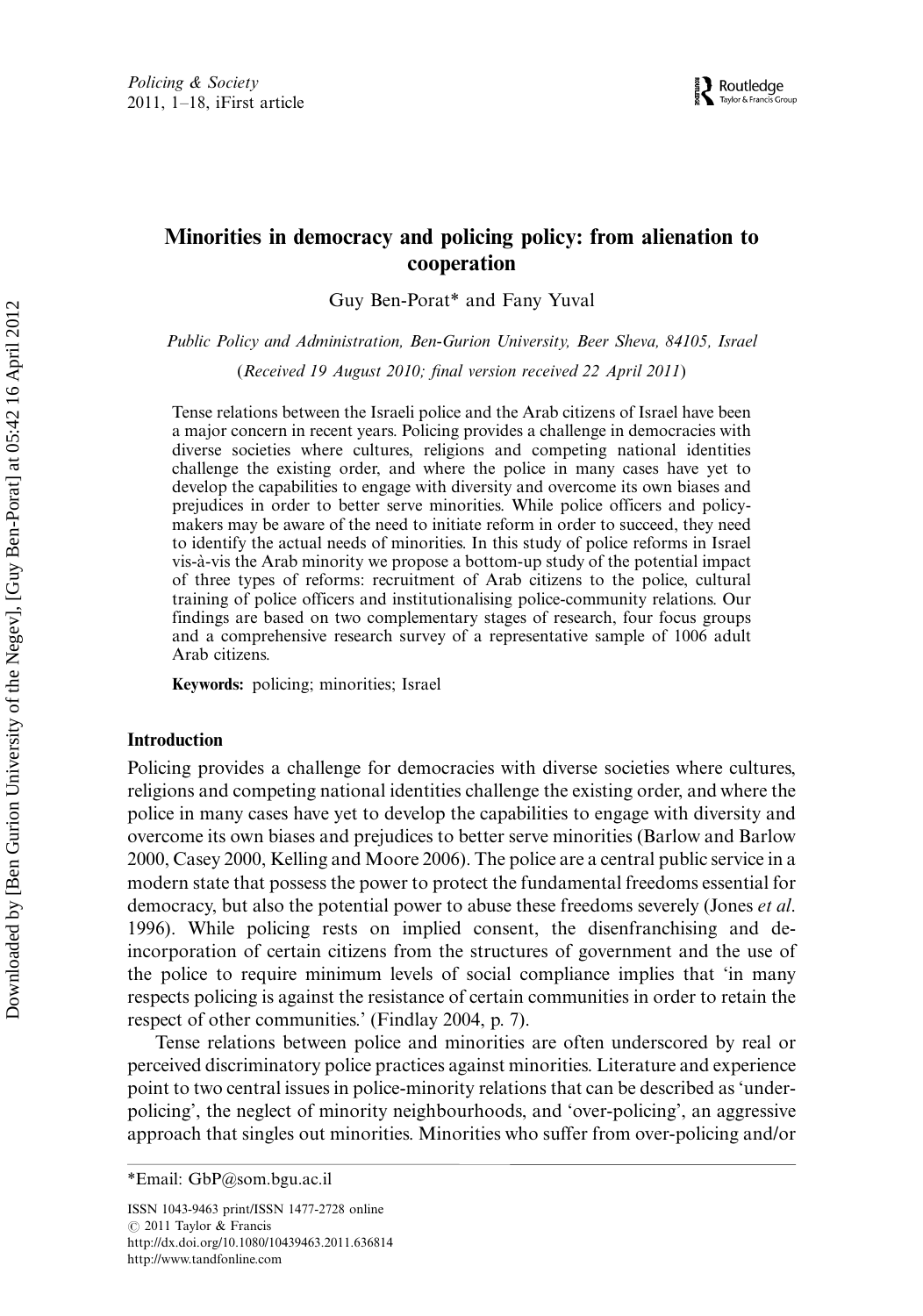under-policing are likely not to trust the police and not to cooperate with it. This mistrust may lead to a vicious cycle in which the police are unable (or unwilling) to provide services for minorities and, as a result, become even less trusted. While institutional changes will be required in order to increase the trust of minorities in the police and the ability of the police to operate among minorities, such changes may be difficult to achieve. First, while police officers (as well as policy-makers) may be aware of the need to initiate reform, institutional and political constraints could limit the reforms so that they fall short of minorities' demands and expectations. In addition, police reforms might fail to identify the actual needs of minorities.

Relations between the Israeli police and the Arab citizens of Israel, a minority of 20% of the general population, have been a major concern in recent years, especially since the events of October 2000 when the police gunned down 13 Arab citizens during demonstrations. A committee of inquiry formed after the events placed the blame not only upon the police, but also on Arab leaders' inflammatory rhetoric and pointed to the long-term discrimination of Arab citizens of Israel as underscoring their frustrations. The report described a 'muddled relationship' between the police and Arab citizens and outlined the need for reforms:

The committee noted the need for a reform of police systems with regard to the Arab sector. The police is not conceived as a service provider by the Arab population, but as a hostile element serving a hostile government. There is a need to expand community police services in order to improve service to this sector. (Orr Commission 2003, Chap. 6, p. 14)

The general criticism was accompanied by more specific recommendations: inculcating moderate and balanced norms of behaviour among all ranks of the police personnel with regard to the Arab sector, uprooting existing prejudice among officers and raising the level of dialogue between police officers and the leaders of the Arab community. Various reform initiatives were initiated by the police after the events, including new channels of communication and allocation of resources to improve the service provided to Arab citizens. Nonetheless, as the discussion that follows demonstrates, the trust of Arab citizens in the police remains significantly lower than that of Jewish citizens.

What reforms are likely to have a positive impact on the trust of Arab citizens in the police? While in many democratic countries there is broad support for general principles of good policing (use of minimum force, impartiality, fairness and accountability), surprisingly little is known about the level of popular support for specific kinds of reforms (Weitzer and Tuch 2006, p. 37). As in other fields of public policy planning, policing has to take into account not only the needs of individual citizens but also of communities (or 'target groups') that have specific requirements. What is needed, therefore, is a bottom-up approach to public policy where data is generated from below, based on the experience and perceptions of citizens and minorities in particular, in order to determine what reforms can change the relationship between the minority group and the police. Thus, integrating the public into the evaluation process by mapping the attitudes of minority groups creates new opportunities for public influence and expertise and, in turn, for policies that suit the needs of those it seeks to influence.

In this exploratory research, we study these questions by defining the key areas of reform, based on other case studies, and the perceptions of Arab citizens regarding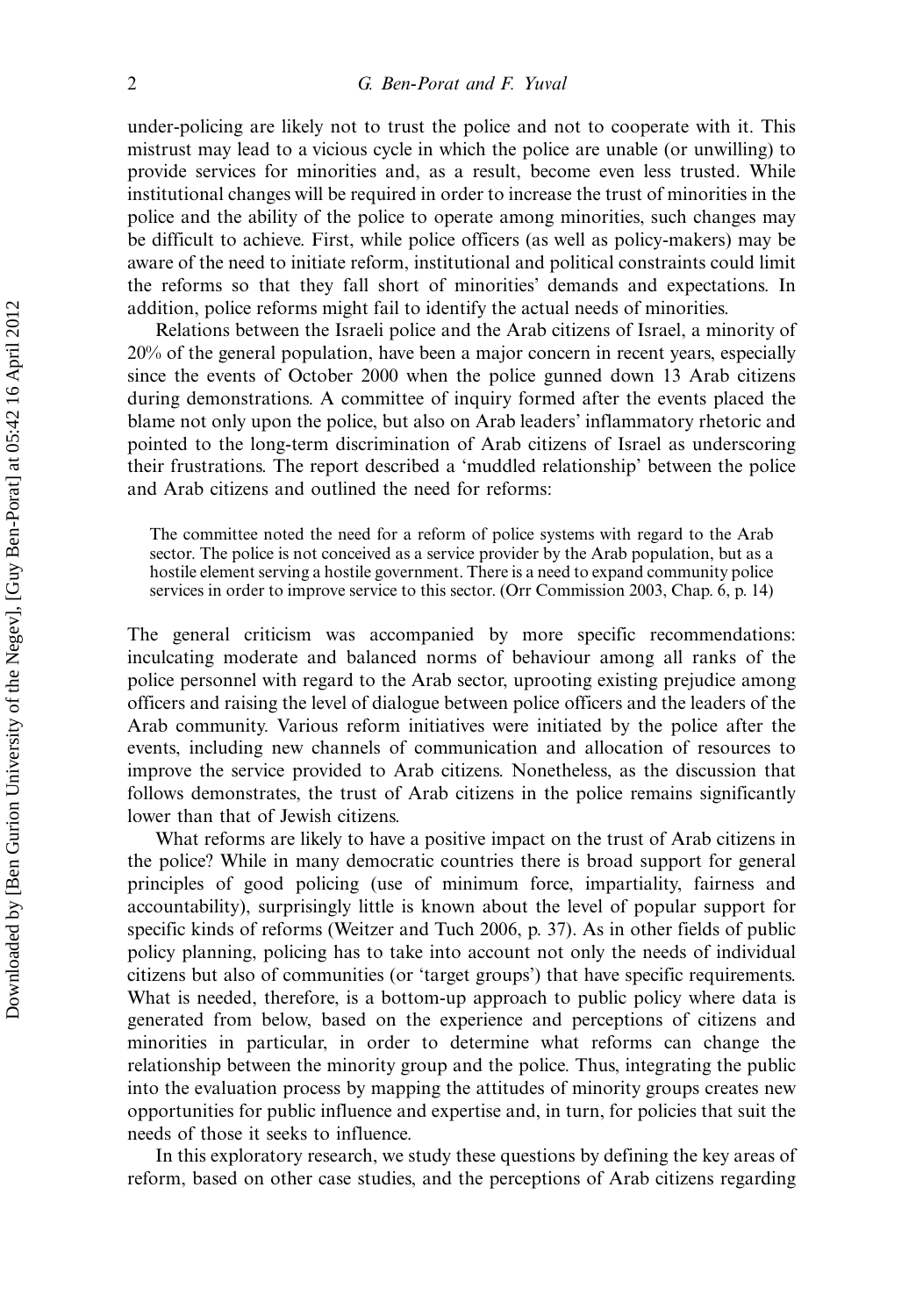policing and reforms. Specifically, we examine issues of over-policing and underpolicing and three types of reforms: recruitment of minority officers, changes in procedures and training and the involvement of community leaders. Our findings are based on two complementary stages of research. First, we conducted four focus groups composed of seven or eight Arab citizens of Israel to assess general perceptions of the police and of potential police reforms. Based on the findings of the focus groups, we then created and administered a comprehensive research survey. The survey, conducted among a representative sample of 1006 adult Arab citizens, is the core of this study and provides an understanding of the challenges and potential benefits of future reforms. Taken together, the focus groups and the survey provide a bottom-up analysis of the actual perceptions, demands and needs of the Arab minority vis-à-vis the state of Israel and the police.

#### Democracy, policing and minorities

The discussion of policing in a multi-cultural society and police reform is embedded in the broader context of political responses of democratic states to diversity. Cultural diversity and ethno-national politics are common to most contemporary states that must contend with a multi-cultural and at times multi-national reality. The growing reality of multi-national and/or multi-cultural democracies, composed of cultural, linguistic, religious and ethnic minorities, calls into question conventional understandings of national sovereignty, group identity, social justice and group and individual rights (Young 1998, Tully 2002). Political and economic institutions, no longer regarded as neutral, can turn into sites for intensified ethnic identities and conflicts, a situation that many countries have not been well prepared to deal with. Some nations have shifted towards a more accommodating approach to diversity and adopted 'multicultural policies' (Banting and Kymlicka 2003, p. 3) go beyond the protection of basic civil and political rights guaranteed to all individuals in a liberal democratic state. Others are still debating about how to address the challenges of diversity.

An examination of particular models for multi-cultural or multi-ethnic states must take into account not only their contribution to political stability, at times a short-term measure, but also their ability to promote participatory democracy, fairness, social cohesion and social justice in the longer term. Questions of rights (individual and group rights), equal opportunities, democratic participation, and access to public services underscore practical questions of policy and policy reforms. The assessment of policy choices  $-$  multi-cultural or other  $-$  must examine the needs and preferences of ethnic and cultural groups, the capacity of existing institutions to meet them and the actual impact of these policies.

The police, in charge of maintaining public order, are often the target of complaints and concerns of ethnic minorities. Democratic policing encompasses procedural regularity and the rule of law, respect for substantive rights, and popular participation in policing through civilian oversight or delegation of authority to the community (Skalansky 2008, pp. 34). In the context of a multi-cultural setting democratic policing can also refer to the capacity of the police to provide services that fit the needs of different communities and to uproot existing prejudices and unfair practices towards minorities. Unfair practices can be divided into 'over-policing' and 'under-policing'. Over-policing implies mistreatment of minorities by the police,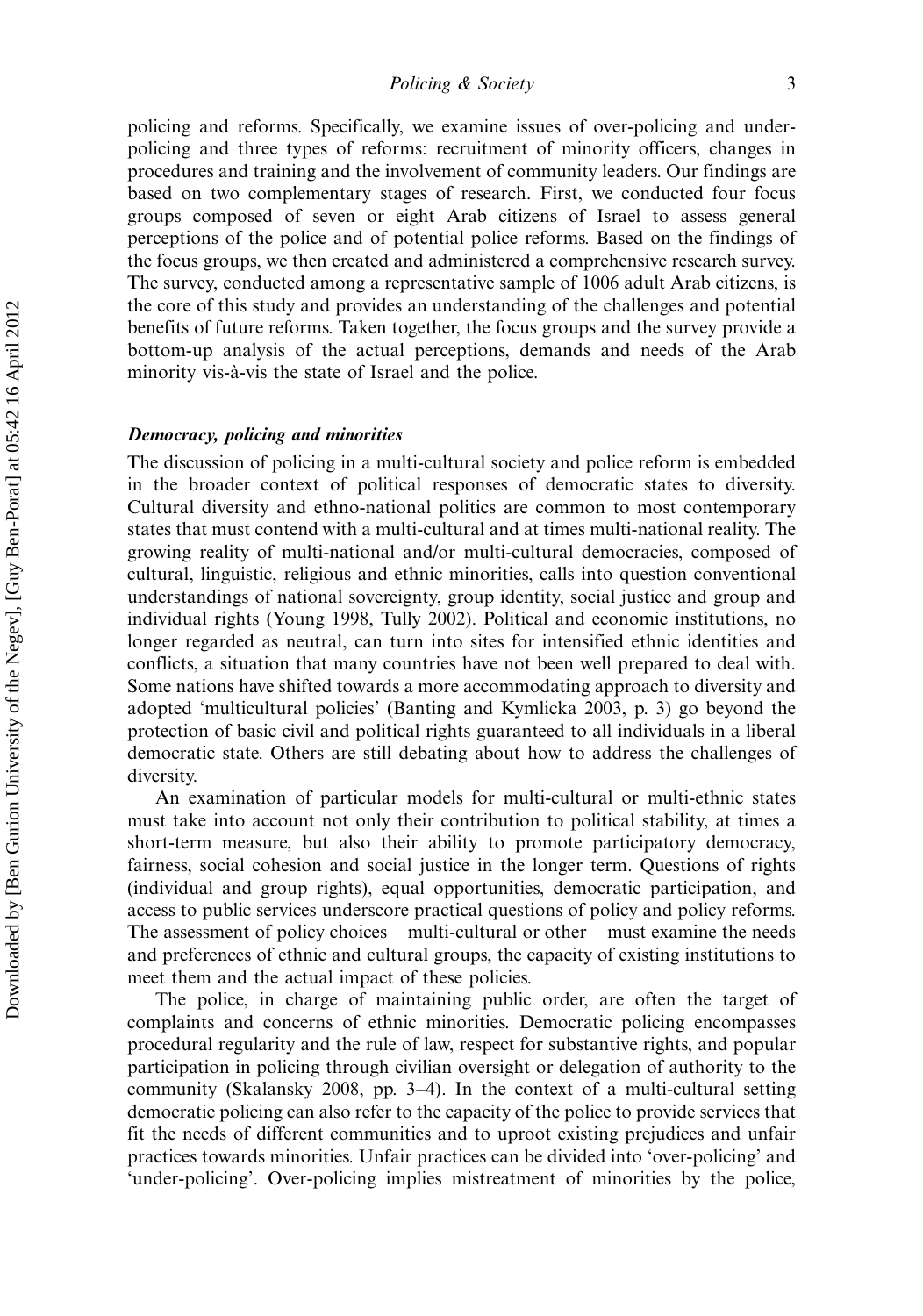either by excessive use of force towards minorities or by discriminatory practices against them (Findlay 2004, p. 101). Thus, 'racial profiling', the targeting of visible minorities as suspects, creates tensions between police and minorities (Wortley 2003, Wortley and Tanner 2004, Closs et al. 2006, Smith 2006, Open Society Justice Initiative 2009). Under-policing is largely about police neglect of minorities and their needs. Thus, complaints of racial harassment and attacks against minorities by racist groups may be ignored or not taken seriously, and police may absent themselves from minority neighbourhoods regarded as 'hopeless' so that poor urban communities suffer from unresponsive policing and high crime rates.

Both under-policing and over-policing can be related to discriminatory practices that frustrate minorities and explain their lack of trust in the police. Minorities can suffer from both under-policing in their neighbourhoods where the police are absent and from over-policing outside their neighbourhoods where they are targeted as suspects. Consequently, there is a wide gap between minority and majority perceptions of and trust in the police. In the USA, for example, blacks are more inclined than whites to believe that the police abuse citizens, treat black suspects differently than white suspects and ignore crime in neighbourhoods where the majority of citizens are black (Weitzer and Tuch  $2006$  pp.  $5-6$ ). These perceptions are often grounded in reality. Research shows that racial and ethnic minorities are more likely than white Americans to be stopped, questioned, searched and arrested by the police (Walker et al. 2000). When frustrations mount, clashes between police and minorities can erupt (Barlow and Barlow 2000, Casey 2000, Mazerolle et al. 2003), further eroding trust.

The alienation of minority groups from the police can be the result of unjust policies, police racism, negative perceptions of the police or language and cultural barriers between the police and the minorities they serve (Fleras 1992, Howell et al. 2004, Brunson and Miller 2006). This alienation may undermine police work and prevent citizens of minority groups from receiving the police services to which they are entitled. When mistreatment of minorities by the police is exposed, public uproar and calls for reform often emerge. In Britain, for example, the murder of Stephen Lawrence, a young black man, by a racist group and the subsequent police mistreatment of the family exposed racism within the police and led to an inquiry committee and, later, to a debate over British multiculturalism and 'the future of multi-ethnic Britain' (Runnymede Trust 2000). In the United States, the beating of Rodney King by the Los Angeles police led to a heated public discussion over the mistreatment of African-Americans by the police.

#### Police reforms

Reforms aimed at improved working relationships with minorities may be the result of public pressure following significant incidents of violence or police brutality, or acknowledgement by the police that reforms would improve its efficacy and public image (Brown and Benedict 2002). In some cases, as in Northern Ireland, police reforms were part of a comprehensive process of post-conflict institution building that included the creation of an effective, professional, fair and accountable police service (McGarry and O'leary 1999). The reform of the police in Northern Ireland, which included changing the name of the police from the RUC (Royal Ulster Constabularies)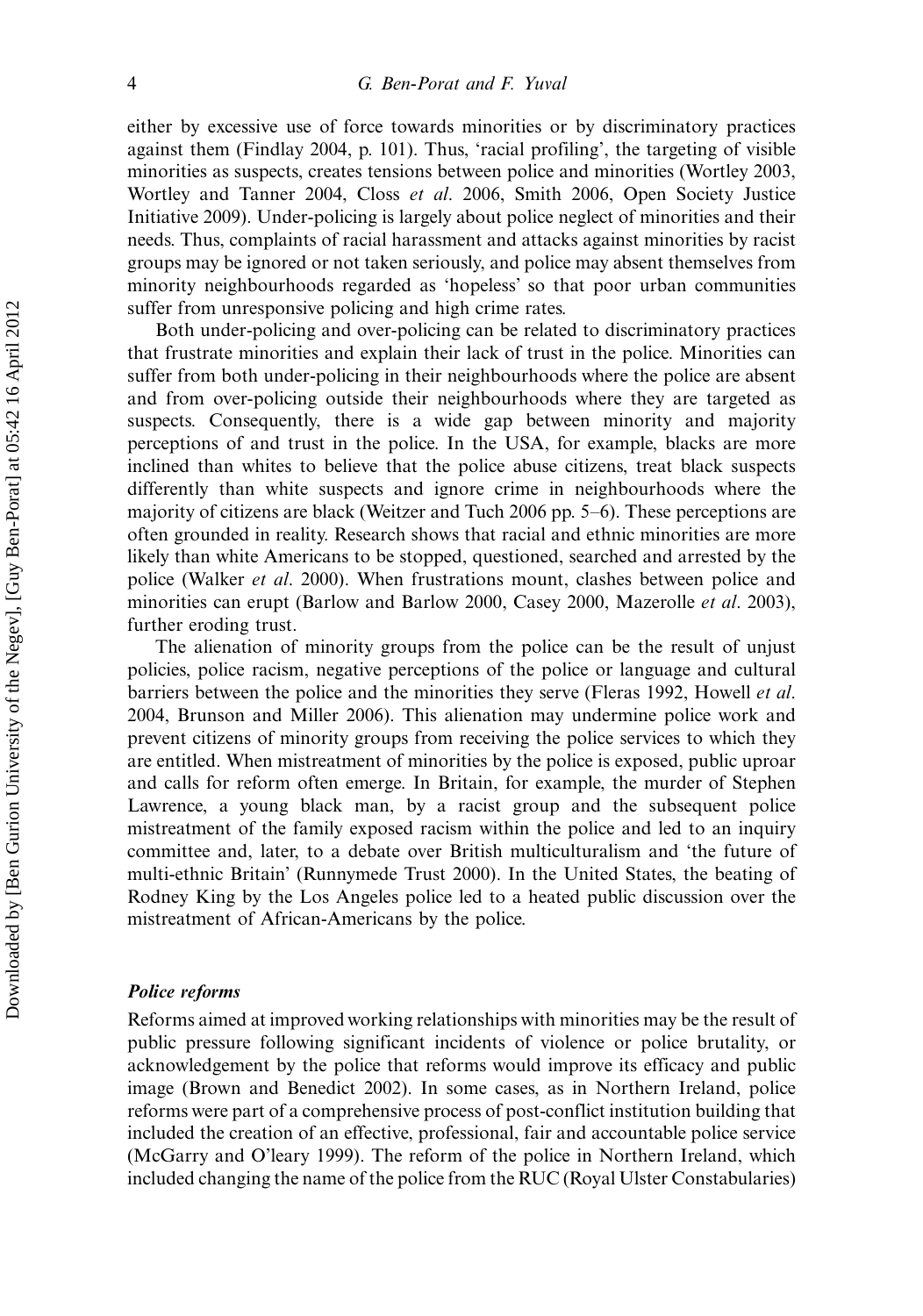to the PSNI (Police Service of Northern Ireland), is regarded as one of the few instances that has had a broadly sustainable impact (Bayley 2005, Ellison 2007).

Reforms begin with the recognition of policy-makers or the police itself that its functions must be broadened so it can engage effectively with different cultural groups, take part in conflict resolution and problem solving, provide services that will strengthen its legitimacy across society and answer the democratic challenges described above. Reforms require first and foremost the willingness of the police to critically examine its policies towards and treatment of minorities (Chan 1997, Kelling and Moore 2006). In practice, the examination includes the provision of services that suit all segments of society, the diversification of the police force so it will mirror society, an improvement in the image of the police among minorities, and serious engagement with hate crimes against minorities (Oakley 2001).

Police reforms related to multiculturalism and minority groups usually fall into six categories: (1) diversification of human resources; (2) cultural sensitivity training for police officers; (3) formal anti-racism policies within the police; (4) a review and revision of operational practices that may lead to 'systemic discrimination', (5) liaison between the police and minority communities; and (6) inclusion of minority group representatives within the membership of the police's governing authorities (Stenning 2003). These recommendations can be divided into three central areas that together tackle the central issues of over-policing and under-policing. First, there must be a change in the patterns of recruitment in order to diversify the police. Second, the training of police officers must be imbued with cultural sensitivity and police practices must be revised to reflect this sensitivity. Third, the relationship between the police and minorities must be improved by creating police-community liaisons or by adopting community policing. The suggested reforms reflect a common sense approach that addresses both under- and over-policing. However, the potential impact of the reforms depends on specific needs and desires that differ from one community to another. Policymakers, therefore, must assess the resources available for reform and the specific problems and expectations of minority communities.

Recruitment of minorities to the police is particularly important when the police force is homogeneous in terms of ethnicity, gender and class, so that important parts of society are not represented. Recruitment is part of a wider debate about cultural diversity in the work place, both private and public, and its benefits and challenges (Williams and O'Reilly 1998, Brief 2008). Minorities may regard a police force that is made up solely of members of the majority as an alien group. Such a force may lack the knowledge and ability to engage with minorities' needs, and may even develop a police sub-culture that regards minorities as alien and suspicious. The diversification of the police force, therefore, can strengthen the legitimacy of the police, improving its capacity to operate among minorities and provide better service. However, doubts have been raised about the actual impact of recruitment and its ability to change existing discriminatory practices (Desroches 1992, Tinor-Centi and Hussain 2000, Coderoni 2002, Stevens 2007). Consequently, minorities may be suspicious of police attempts to recruit them, be critical of minority officers serving in the police and expect major changes in the police before considering joining the police.

The cultural sensitivity training of police officers is designed to change police practices considered offensive to minorities, to reduce stereotypes that interfere with police work and to translate commitment to equality into policies that eliminate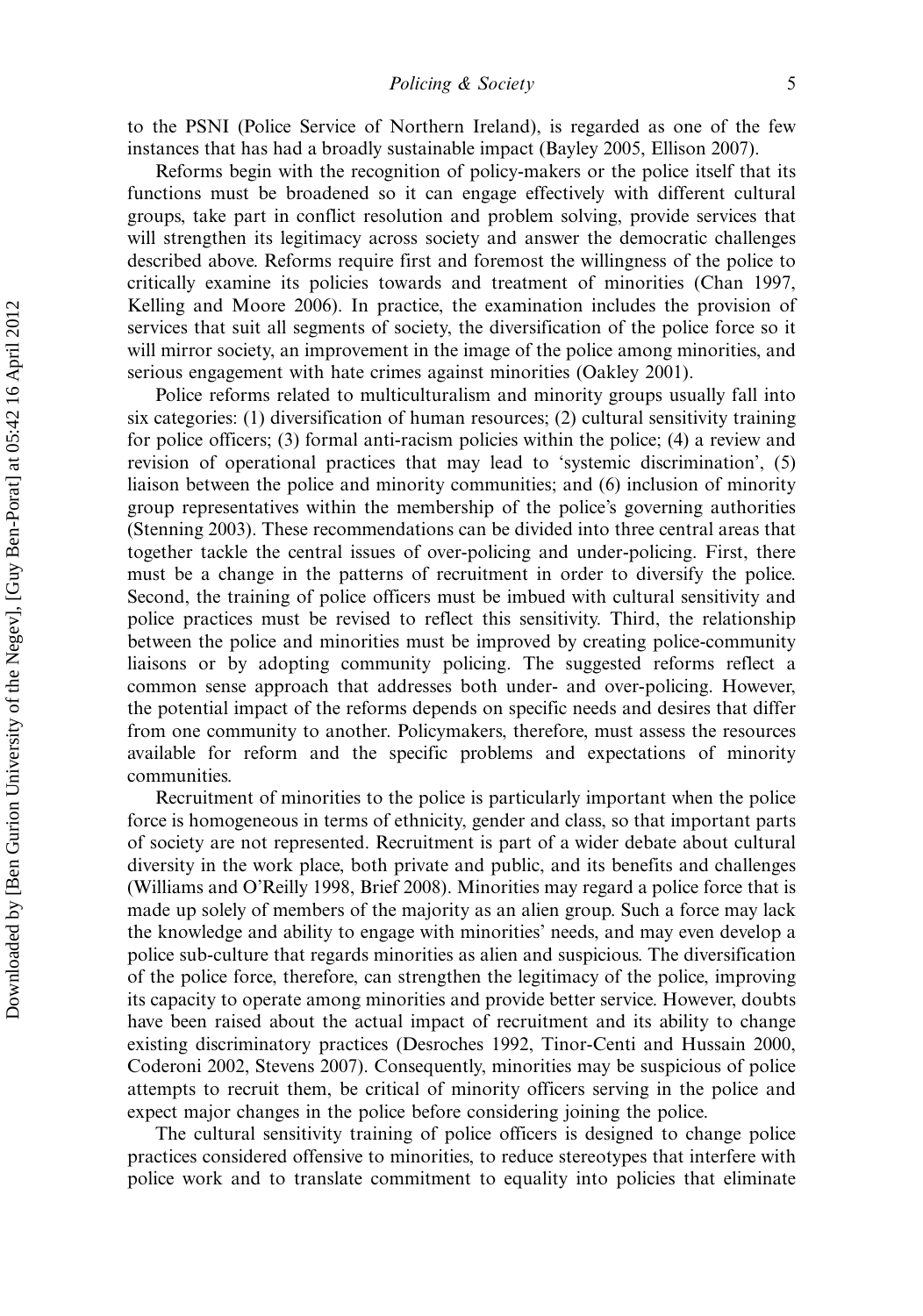existing discriminatory practices. In addition, when necessary, language training and cross-cultural communication skills can also be included in police training. This training could contribute to reducing existing misperceptions and incorrect filtering of communication 'data' (Shusta et al. 2008, p. 112). However, cultural training is also open to debate and fraught with concerns. First, police prejudice is not necessarily equivalent to cultural miscommunication. In some cases (mis)communication is not the problem, and what minorities are demanding is not cultural recognition. Rather, police prejudice underscores the unfair treatment of minorities in society at large. What minorities seek is equality. Moreover, minorities might also be concerned with the gap between the programs of tolerance taught in police classrooms and the actual conduct of the police on the streets vis-a`-vis minorities.

Improving relations between the police and minorities can be achieved not only by interpersonal exchanges but also by structural changes through which the community becomes involved in police works and vice versa. Community policing is one measure for bridging the gaps between the police and minority communities and includes principles, policies, and practices that link police and community members together in the joint pursuit of local crime prevention (Fleras 1992, p. 74, Roberg et al. 2002, p. 56). However, both the police and minority groups themselves may consider community policing to be too soft and ineffective. Alternatively, reforms can include formal and informal channels for communities to convey their needs and concerns or even provide an opportunity for citizens to oversee police work (Perez 1994, Stone and Bobb 2002, Lewis 2005). Civilian oversight may help police gain legitimacy and the trust of minority groups by subjecting its policies and practices to public scrutiny. However, the police may resist subjecting itself to civilian control. Consequently, minorities might remain suspicious and uncooperative if the oversight proposed is perceived as a sham.

### Policy planning: bottom-up approaches

Changes in the recruitment and training of police officers, the uprooting of discriminatory practices, community engagement and oversight are all methods of reform that can be part of the police's adaptation to a multi-cultural reality. However, the potential advantages and shortcomings of these measures must be contextualised and adapted to local conditions. Different minority groups suffer from different problems. Therefore, reforms must address the specific needs of each community in order to bring about the desired change in police-minority relations. Thus, a bottom-up study that examines the actual demands and needs of specific minorities and provides a genuine democratic measure must precede policy planning and policy-making. As in any process of democratic policy-making, this programme involves an unprofessional public in professional policy decisions and carries the risk of populism and short-term considerations. Notwithstanding these potential pitfalls, gathering information about public needs and demands, rather than assuming them, provides a voice for the public and a critical tool for policy-makers.

A top-down approach to policy planning or design often fails due to a hierarchical structure, unduly optimistic expectations likely to fail in the face of complexity (deLeon and deLeon 2002) and resistance from groups opposed to the policy, often not consulted in the planning stages. Conversely, a bottom-up approach reflects communal interests, is more conducive to a democratic approach and likely to provide the policy planning and implementation with greater legitimacy (deLeon 1997). Such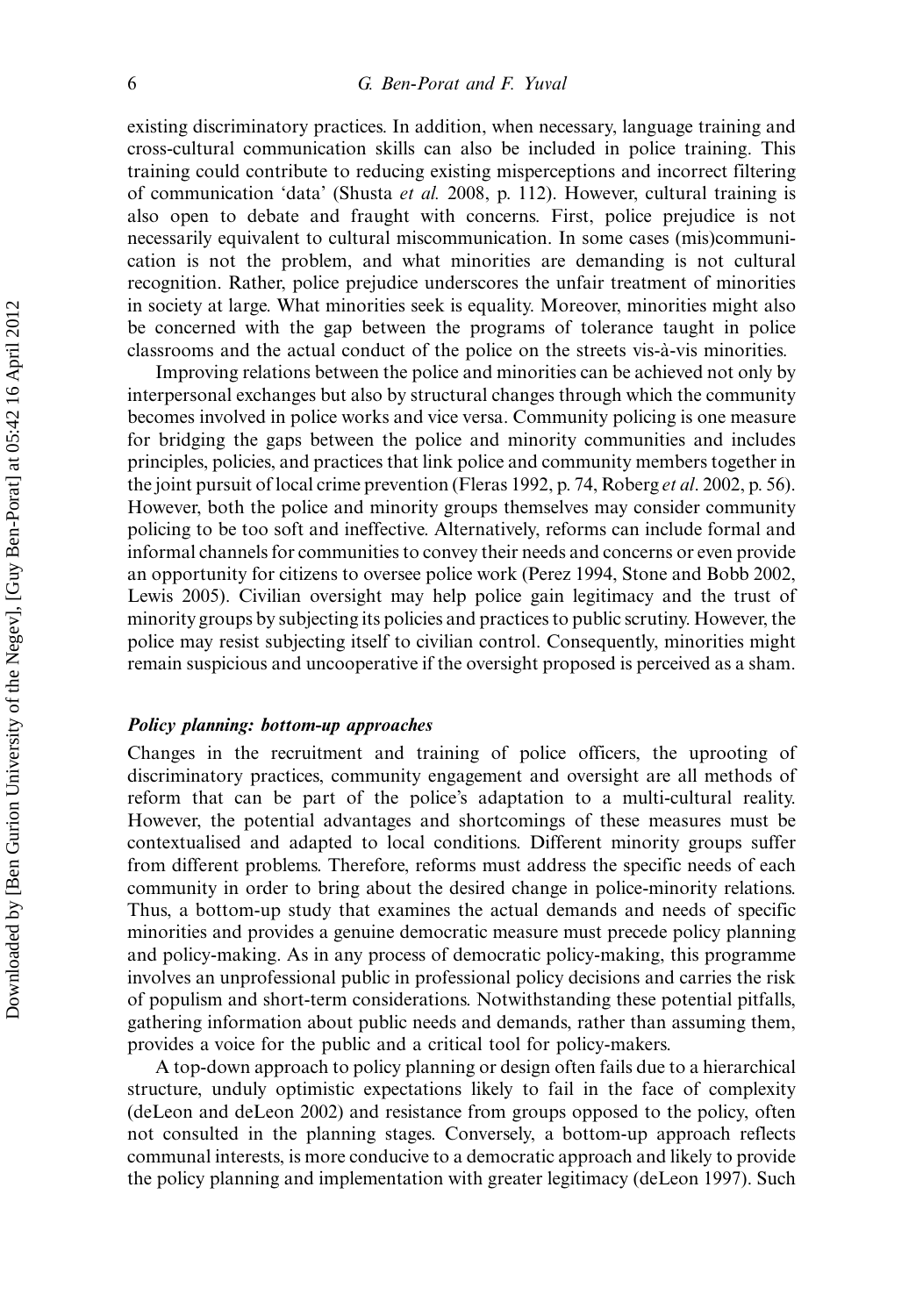an approach would require that policy-makers 'do more than listen to themselves, their in-house analysts, and extant interest groups...reaching back in the policy process framework to include policy formulation deliberations as a means to help define policy goals by talking with the affected parties well before the policy is adopted by the authorized policy maker' (deLeon and deLeon 2002, p. 483).

Effective strategies for police reform can draw on lessons learned elsewhere regarding bottom-up democratic policy planning. Specifically, if stakeholders have no voice in the reforms, it may be difficult for them to embrace them when implemented. Thus, when governments provide citizens with a voice, they make them partners in public policy-making. A bottom-up policy reform means, first, the rejection of a 'one size fits all' formula and, second, attentiveness to the different needs that exist among citizens, especially in diverse societies. Like other governmental institutions whose current policies may reflect what they perceive as citizen demands, the police also have to take into account 'the risks associated with a citizen focused police agenda, namely policing for the majority at the expense of the minority' (Harrison et al. 2009, p. 343). In diverse or multi-cultural societies in particular, the police need accurate tools for planning policies that will properly serve all of its communities. Surveys are a tool used by more and more agencies, including the police, as part of a bottom-up strategy designed not only to assess performance, but also to capture public perceptions and help shape strategy and service delivery that enhance public trust (Harrison et al. 2009). Thus, surveying the needs and concerns of minority groups is essential for devising police reforms that will improve relations between the police and minorities and foster legitimate and effective policing.

#### Arab citizens in Israel

Arab citizens in Israel and the police have a long history of tense relations, itself a reflection of the tension between the Jewish state and the Arab minority. This tension came to a head in October 2000 when 13 Arab citizens were killed by police officers during riots in the northern part of Israel. The inquiry commission established after the events found fault not only in the actions of the police but also, and more importantly, in deeper structural issues:

The events, their exceptional character and their adverse consequences were the result of structural factors that caused an explosive situation among the Arab public in Israel. The state and the elected governments consistently failed to seriously engage with the difficult problems of a large Arab minority within a Jewish state. The government's treatment of the Arab sector was generally of neglect and discrimination. At the same time, not enough was done to enforce the law in the Arab sector... as a result of this and of other causes, the Arab sector suffered deep distress evident, among other things, in high levels of poverty, unemployment, shortage of land, problems in the education system and serious deficiencies in infrastructure. All those crated ongoing discontent, heightened towards October 2000 (Orr Commission 2003, Chap. 6, p. 5).

The Jewish-Arab divide is considered the deepest schism in Israeli society. Arab citizens are a non-dominant, non-assimilating, working-class minority and are considered by the Jewish majority as dissident and enemy affiliated (Smooha 1989, p. 218). From the end of the war in 1948 until 1966, in spite of their formal citizenship, Palestinian Arabs were placed under military rule that limited their movement. The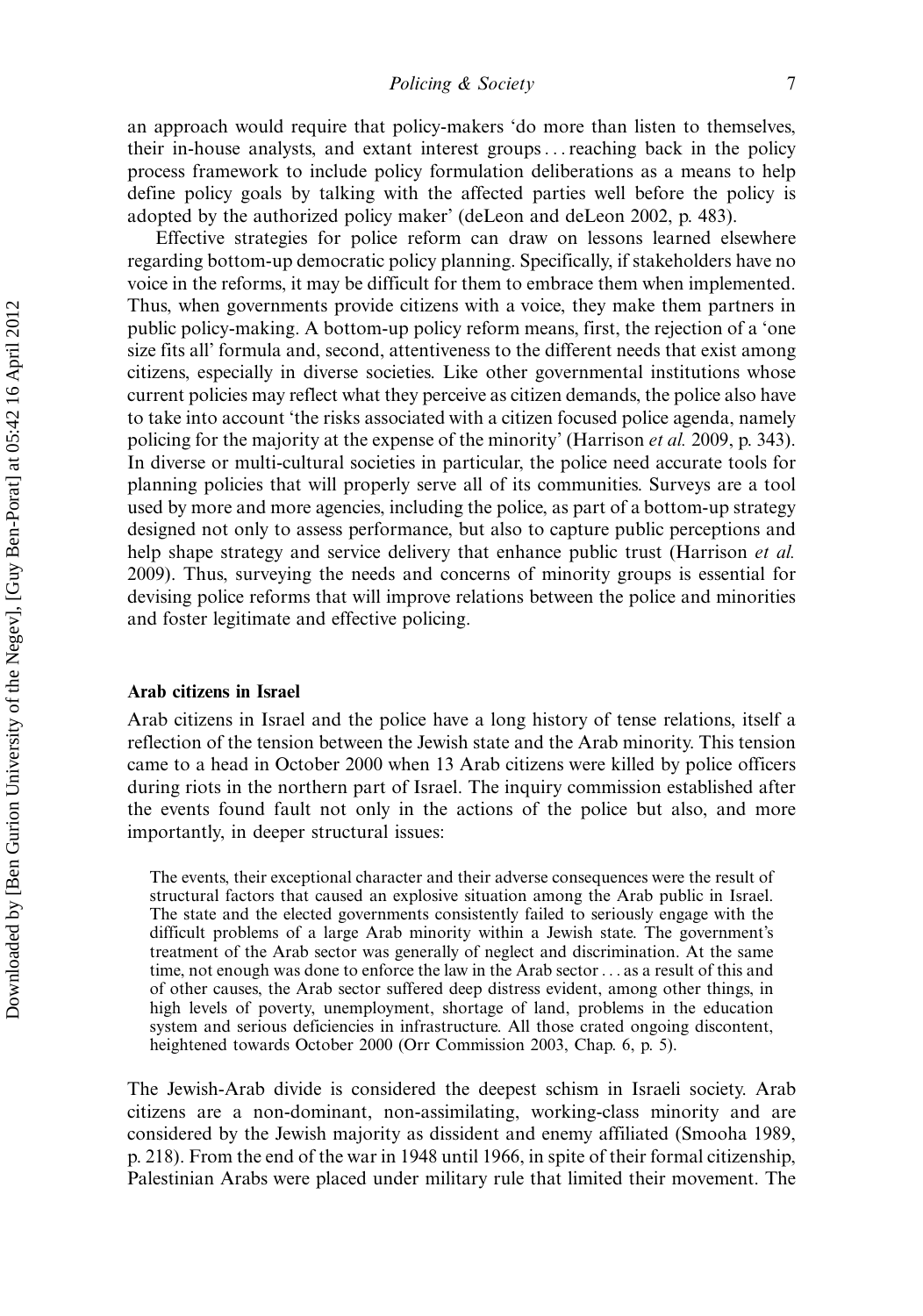gradual relaxation of Israeli policies towards Arab citizens since 1966 has not diminished the social gaps between them and the Jewish majority and has not ended their economic, social and political marginalisation (Lustik 1985, Lewin-Epstein and Semyonov 1993, Gavison and Abu-Ria 1999). Today, non-Jews in Israel constitute close to 20% of the population or about 1 million people who belong to three religious communities: Muslim (81%), Christian (9%) and Druze (10%). The Druze minority occupies a relatively privileged position in Israel, is distanced from other Arabs and takes part in military service. Despite their formal, legal equality with Jewish Israelis, Arab citizens suffer from higher rates of poverty, a low quality of public services and are underrepresented in the public sector. Tensions between the Jewish majority and the Arab minority involve struggles over land and budget allocations, but also an identity struggle regarding their status as a minority in a Jewish State.

The demands for equality and representation, or individual and group rights, challenge some of the basic foundations of the state  $-$  its Jewish character-and encounter widespread resistance from the Jewish majority. The Jewish character of the state, almost a consensus among the Jewish majority, implies that Palestinian Arabs are citizens of a state whose symbols reflect the Jewish majority's culture and are exclusive in nature. Beyond the symbolic issues, the preference of Jews over non-Jews is anchored in laws that deal with immigration, use of state land and semigovernmental institutions, as well as in Israel's basic laws that anchor the Jewish character of the state (Rouhana 1998). In a recent document, Palestinian citizens described Israel as an 'ethnocratic state' that denies full citizenship to the minority. This document contends that as a result, Palestinian Arabs suffer from 'extreme structural discrimination policies, national oppression, military rule that lasted until 1966, land confiscation policy, unequal budget allocation, rights discrimination and threats of transfer' (National Committee 2006, p. 5).

Relations between Arab citizens and the police derive from general frustrations with and mistrust of the state, but are often exacerbated by specific assignments given to the police. Such assignments include dealing with demonstrations, civil disobedience or the demolition of houses built without permits in Arab towns and villages. Carrying out these assignments pits the police against the Arab minority and has the potential to escalate. The Orr Commission described a 'vicious cycle' where mutual distrust provokes altercations that, in turn, amplify the Arabs' alienation from the police, reinforce their belief that they are not full citizens of the country, and impede the efforts of police to fight crime in Arab communities due to their distrust of the police (Hasisi and Weitzer 2008). The explosion of these tense relations in the events of 2000 brought the police under severe criticism, but has also led to an internal recognition that reform is necessary. Following the recommendations of the Orr Commission, police stations were opened in Arab villages, community policing was established, the training of police officers with the help of NGOs is taking place and various channels of communication were established between the police command and Arab leaders. However, as discussed below, these reforms have yet to have the desired impact.

#### Methodology and research questions

Ten years after the events of October 2000, and after several efforts at reform have been made, we can examine the current state of relations between the Arab minority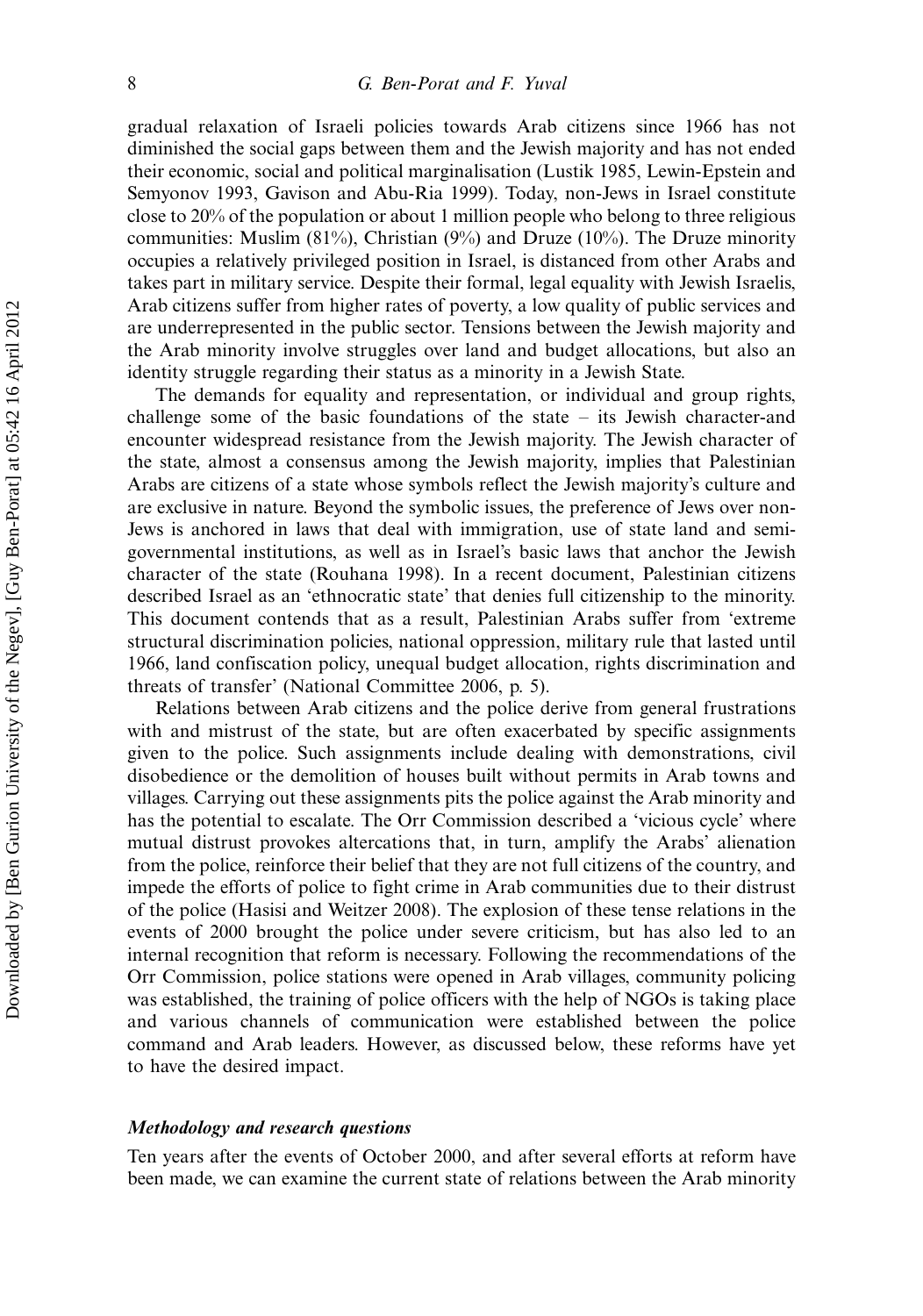and the police, the impact of the reforms undertaken to date and the potential of new reforms. The low level of trust in the police and the significant differences between Arab and Jewish citizens suggest that the reforms have yet to make an impact and change the relations between the Arab minority and the police. However, what reforms are most likely to produce positive changes? To answer this question, we undertook a two-stage study that included qualitative focus groups and a survey. The focus groups consisted of 30 people divided to four groups of 7 to 8 participants. An assigned discussion leader guided the groups into a directed discussion on topics dealing indirectly with the question at hand. Participants in these focus groups were all Arabs citizens of Israel, residents of three different Arab cities (Tira, Cassem village and Jut). There were 16 women and 14 men ages 20 to 25 years old. The focus groups provided an empirical basis for the second stage of the study, a telephone survey of a random sample of 1006 Arab citizens of Israel, adults over the age of 18.

The survey was conducted by the University of Haifa survey center between March and April 2009. Interviews were conducted in Arabic by Arab interviewers. A majority of participants  $-65%$   $-$  completed the entire interview. Participants were 48.5% men and 51.5% were women; their average age was 35.33 years (standard deviation of 13.2 years). With regard to ethnicity and religion, 80.4% defined themselves as Muslims, 1.6% as Bedouins (altogether 82% Muslims, compared to 81.6% in the general population), 11.9% defined themselves as Christian (compared to 10.3% in the general population) and 3% as Druze (compared to 8.13% in the general population). The vast majority of the participants  $-74.9%$  – lived in the Galilee in the north of Israel (compared to 70% in the general population), 18.9% lived in the centre of the country in an area known as The Triangle and 6.3% lived in the southern Negev. The Negev Bedouins are underrepresented in the survey because many of them live in small, unrecognised villages and cannot be reached in a phone survey.

We begin with an overview of the general perceptions of the Arab minority about the police and their services, identify the major problems experienced by Arab citizens and continue with the three potential areas of reform discussed above. Accordingly, we posit the following questions. First, can recruitment of Arab citizens to the police change current perceptions? Second, do Arab citizens believe that the training of police officers and a revision of police practices in accordance with cultural sensitivity are necessary? Third, can police-community liaisons and community policing contribute to improving relations? We will discuss the significance of our findings in the last part of the paper.

#### General attitudes

Studies consistently show that the trust of Arab citizens in the Israeli police is low. Rattner (2005) conducted several surveys between 2000 and 2005 and found that the lack of trust of the Arab minority in the police is similar to that of the Jewish majority. However, while Arab and Jewish citizens report low levels of trust in the police, they differ in their reasons for this lack of trust. For example, 71.3% of Jewish citizens agree that the police treat people fairly and equally, but only 30.6% of the Arab citizens agree with this statement (ibid, see also Smith and Yechezkel 2004). Similarly, in this study, while only a minority of the respondents (26%) report they have personally experienced discriminatory treatment from the police, a large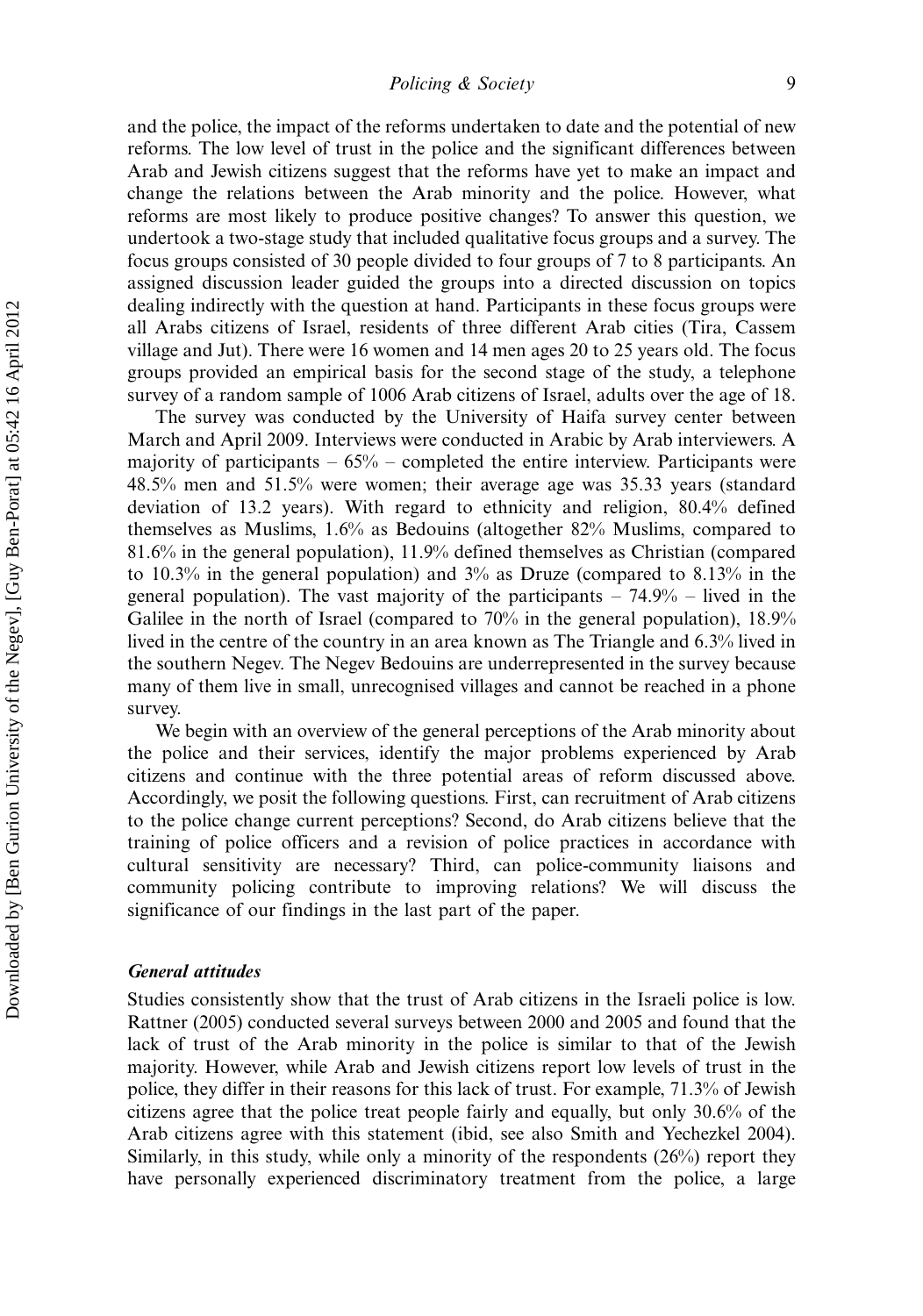majority (77%) believes that the police treat Jewish citizens better than Arab citizens. This feeling is also reflected in the perception of under-policing, namely that the police are largely unable to fight crime in Arab neighbourhoods and that the quality of police services is rather low (Figure 1).

Arabs citizens' perceptions of the police reflect both over-policing and underpolicing. In the focus groups the participants described various incidents of police abuse. 'There is a lot of racism in the police', explained one of the respondents. 'The police treat Arabs differently than the way they treat Jews'. Another participant attributed this difference to security (mis) perceptions: 'They always say that security is the most important thing and they define us a security problem'. Similarly, in the survey, Arab citizens agree (49% against 22%) that the police arrest more Arab citizens than Jewish citizens (over-policing). However, respondents also feel that the police are not decisive enough in enforcing laws and are not visible enough in their neighbourhood, disagreeing with the statement that the police provide Arab citizens with security. For some, this neglect is not accidental. As one participant in the focus group noted: 'When a problem occurs... a shooting for example, no effort is made to find the shooters... if this happened in a Jewish neighborhood, they would act immediately. But we are Arab, so they don't care'. In the survey, only 30% believe that the police provide security to Arab citizens, while 46% believe it fails to do so. Specifically, if a problem occurs in their neighbourhoods, 40% of respondents say they would not call the police, 38% say they would and 20% are not sure what they would do (Table 1).

Notwithstanding these responses, Arab citizens, in spite of their perceptions of police services as discriminatory and of poor quality, are unwilling to give up on them. The majority of respondents (60%) disagree with the statement 'I would rather have no police in my neighborhood at all'. These mixed reactions can be explained, on the one hand, by feelings of discrimination and resentment but, on the other hand, by the understanding that no practical alternative to the police is available and that Arab neighbourhoods require an effective police force. Figure 2 presents the general perceptions of the respondents regarding their willingness to cooperate with the police on a scale of 1 (strongly disagree) to 5 (strongly agree). On average, there is disagreement about giving up on police services (2.271), slightly more agreement that the police are more responsive than other institutions (2.54) and that the majority of



Figure 1. Perceptions of police performance and crime rates.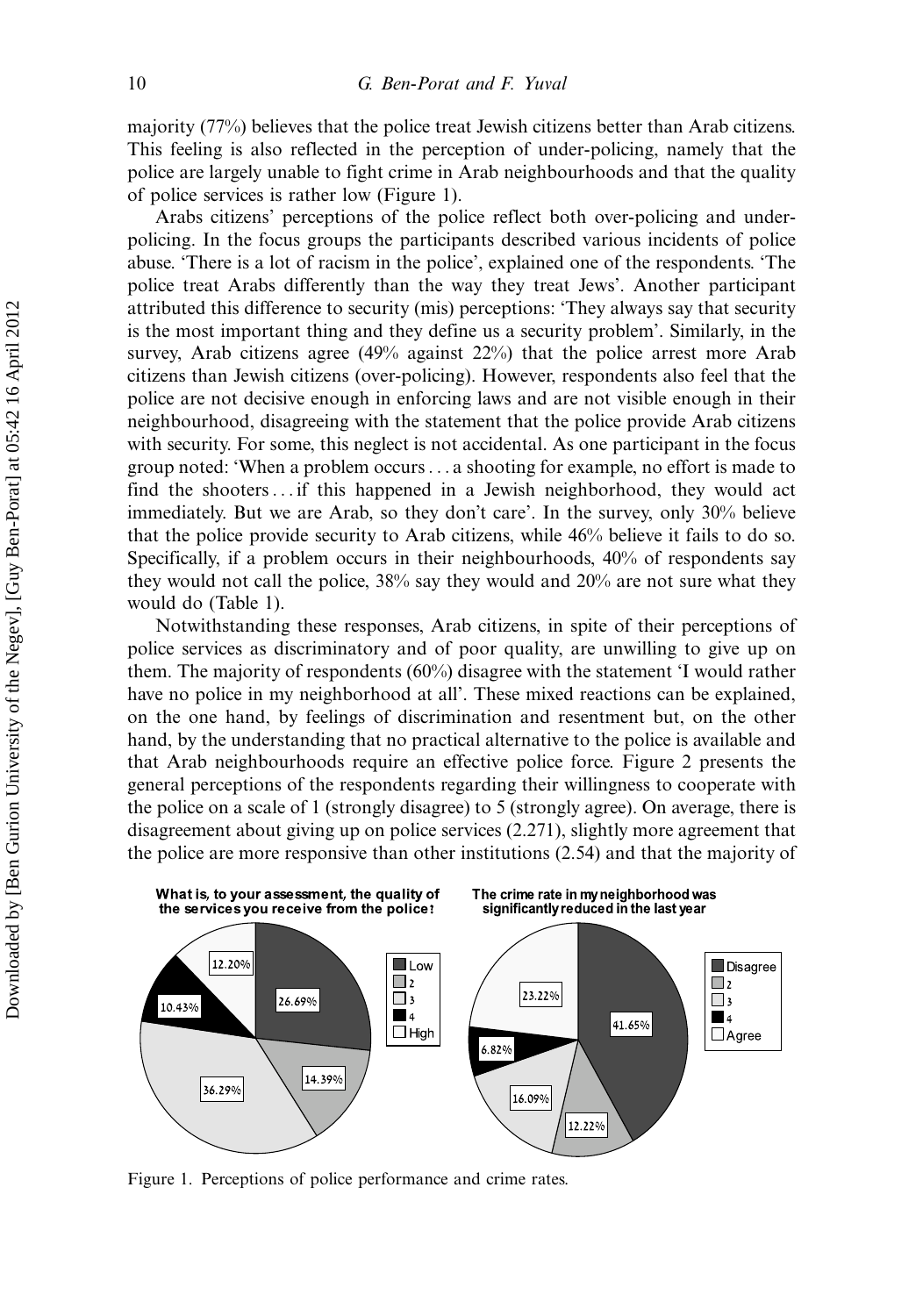|                                                                                  | Disagree 2 3 4 |          |     | 5<br>Agree | Mean<br>(SD) |
|----------------------------------------------------------------------------------|----------------|----------|-----|------------|--------------|
| The police arrest more Arabs than Jews'.                                         | 23             | 8 19 12  |     | 38         | 3.36(1.6)    |
| The police are successful in providing security to<br>Arabs citizens in Israel'. | 29             | 17 24    | 9   | 21         | 2.77(1.5)    |
| In case of a problem I would call the police<br>without hesitation'.             | 20             | 11 21 10 |     | 38         | 3.36(1.6)    |
| The police are not decisive enough in enforcing<br>laws in my village'.          | 26             | 15 24 14 |     | 21         | 2.90(1.5)    |
| The police are not visible enough in my<br>neighborhood'.                        | 23             | 10 18    | -10 | 40         | 3.33(1.6)    |

Table 1. Percentage of under- and over-policing and mean (standard deviation).

the population would assist the police if needed, and relatively strong agreement (3.373 and 3.673 respectively) that the police and police officers should be obeyed.

Frustration with existing police services, on the one hand, and the refusal to give up on its services and a willingness to assist the police on the other, suggest that change is possible. Thus, there may be a potential for reforms that would change the relations between the police and the Arab minority and provide effective, fair and legitimate police service for the minority.

### Recruitment

Recruitment of Arab police officers could potentially contribute to existing policeminority relations by bringing with them the necessary cultural knowledge and representing the minority in policy planning processes. Currently, however, only 10.3% of police officers are non-Jewish (compared to their being 20% of the Israeli population). These minority officers are 50% Druze, 19% Christian-Arabs, 18% non-Bedouin Muslims, and 6% Bedouin (Weitzer and Hasisi 2008). Given that Muslims constitute 80% of the non-Jewish population, they are heavily underrepresented in



Figure 2. Willingness to cooperate with the police.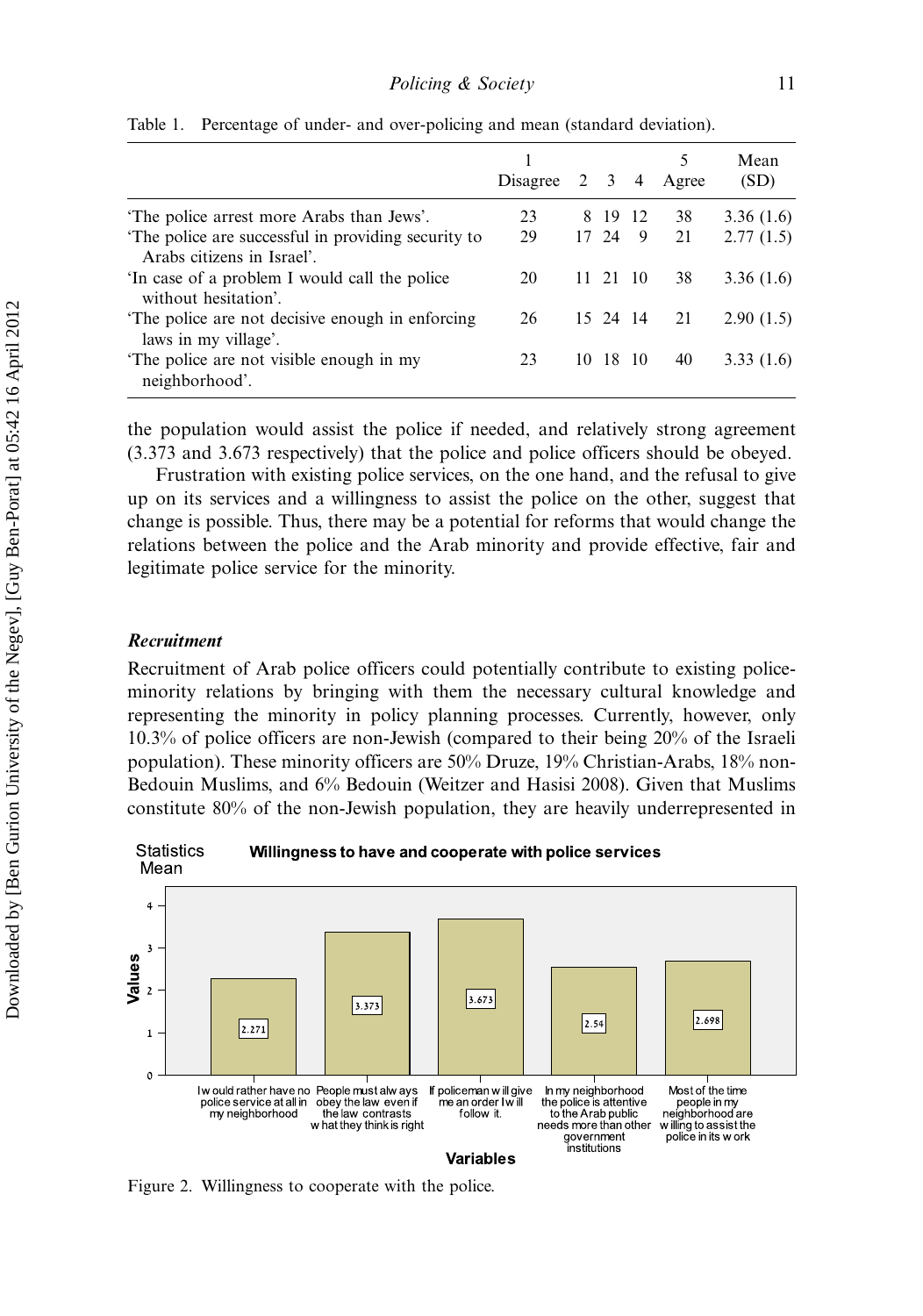

Figure 3. Support for recruitment according to social relationship.

the police force. The recruitment of Arab citizens to the police is a sensitive issue because of recent history and overarching questions of identity and belonging. The growing tensions between the Arab minority and the state and the events of October 2000 present political and psychological obstacles that may prevent Arab citizens from joining the police force, which they see as hostile and discriminatory. On the other hand, the recruitment of Arab police officers could, potentially, improve police service in Arab neighbourhoods, change police practices and, consequently, the image of police among Arab citizens. The question remains as to whether Arab citizens believe that joining the police could make a significant change or whether distrust is too big an obstacle to overcome.

The obstacles to recruitment were evident in the focus groups where participants expressed strong objections to joining the police. Arab citizens who serve as police officers, it was argued, are part of a system that discriminates against Arabs. Such officers prefer loyalty to the police over their own ethnic group. As one of the participants explained, 'This is a Jewish state that serves its Jewish citizens. Why would I serve it?' Another doubted that Arab police officers would serve their community. 'Arab officers want to show their superiors that they are loyal, they want to prove themselves and this comes at the expense of their community'. Alongside this criticism, however, the hope was expressed that in the future Arabs would become equal citizens and be able to serve the police without feel guilty. Until these changes occur, however, Arab police officers, the participants claimed, will have little if any positive impact on the way the police treat the Arab minority. Consequently, they concluded, Arabs should not join the police.

The survey, however, yielded different results. A majority of the 1006 people interviewed  $-60\%$  – support the recruitment of Arabs to the police forces. While 54% would not join the police if they were looking for a job, 29% say they would, and another 13% would consider the possibility. If a family member or a close friend decided to join the police, 34% would support the decision and 41% would not object to it. As Figure 3 above indicates, support for the recruitment of an Arab citizen or a resident of the village is about 65%, somewhat lower for a family member (56%), lower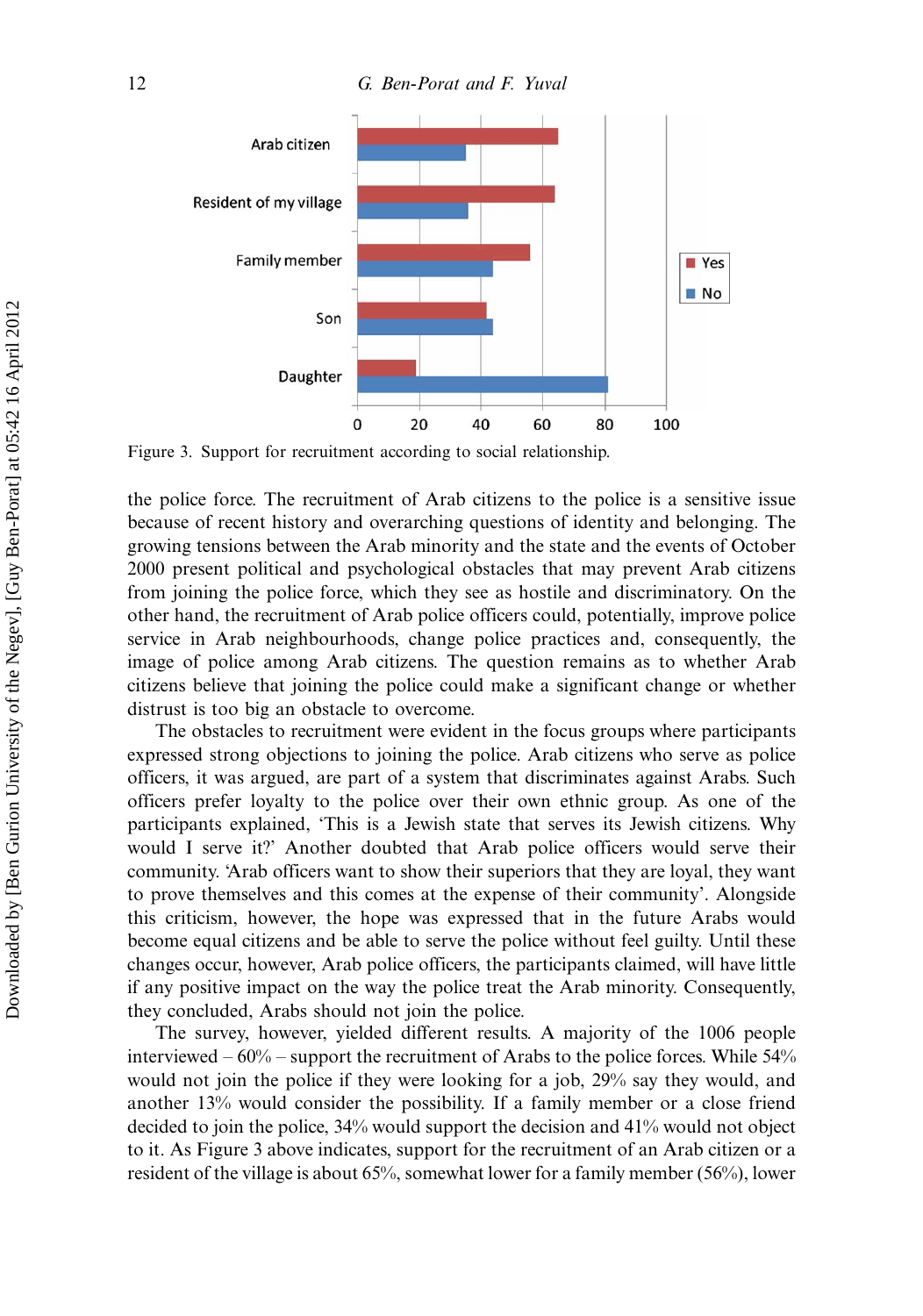| Table 2. | Recruitment. |
|----------|--------------|
|          |              |

| The preferable profile of a police force in Arab communities | Percentage |  |
|--------------------------------------------------------------|------------|--|
| Religion                                                     |            |  |
| Arab and a Jewish                                            | 56         |  |
| Arab only                                                    | 12         |  |
| Residency                                                    |            |  |
| Arab police officer from outside my village                  | 60         |  |
| Support for recruitment according to social relationship     | 65         |  |

for a son  $(42%)$  and very low for a daughter  $(19%)$ , probably a result of the traditional character of Arab society with regard to women's employment and gender roles.

Some 45% of the respondents believe that the recruitment of Arab citizens will have a positive impact on the relations between the police and the Arab community. This response does necessarily mean that Arab citizens want to be policed by Arab police officers. Rather, respondents indicated they were more concerned with the fairness and quality of service than with the ethnicity of the police officers in the neighbourhood. The favoured make up of policing is a joint Jewish-Arab policing in Arab towns and neighbourhoods, and Arabs assigned should be from outside the place of assignment (see Table 2). Overall, about 45% of respondents agree that 'an Arab citizen serving in the police is also serving his community', underscoring the willingness of many Arab citizens to join the police.

#### **Training**

Effective policing in a multi-cultural setting may be aided by cultural sensitivity and familiarity with the needs of ethnic minorities. Indeed, in both the focus groups and the survey there was general agreement that training police officers could be of significant value for the relations between the police and the Arab minority. For example, in the focus groups it was suggested that 'police officers will come to know our culture from firsthand experience because this brings people close together. It is unfortunate that they only learn negative things about us, that we are a security threat, that we cause only problems and that they need to treat us harshly'. However, beyond this general agreement it was difficult to pinpoint what exactly such training should consist of. Participants in the focus groups found it easier to indicate what should not be part of the police officers' training, mainly entrenchment of the perceptions of Arab citizens as enemies. Accordingly, it was suggested that police officers be trained to treat Arab citizens as equals and with proper respect. Some more specific suggestions included familiarising police officers with Arab culture and providing an opportunity for police officers to meet Arab citizens in comfortable settings rather than on the beat.

In the survey, more specific questions were asked about the topic. About 65% of the participants agreed that 'a police officer who is not familiar with Arab culture and customs cannot perform well when working among the Arab community'. In addition, 63% believe that when working in Arab neighbourhoods the police should attempt to solve problems in accordance with the local culture. The training of police officers may be an arena for police-minority cooperation, as 42% of the respondents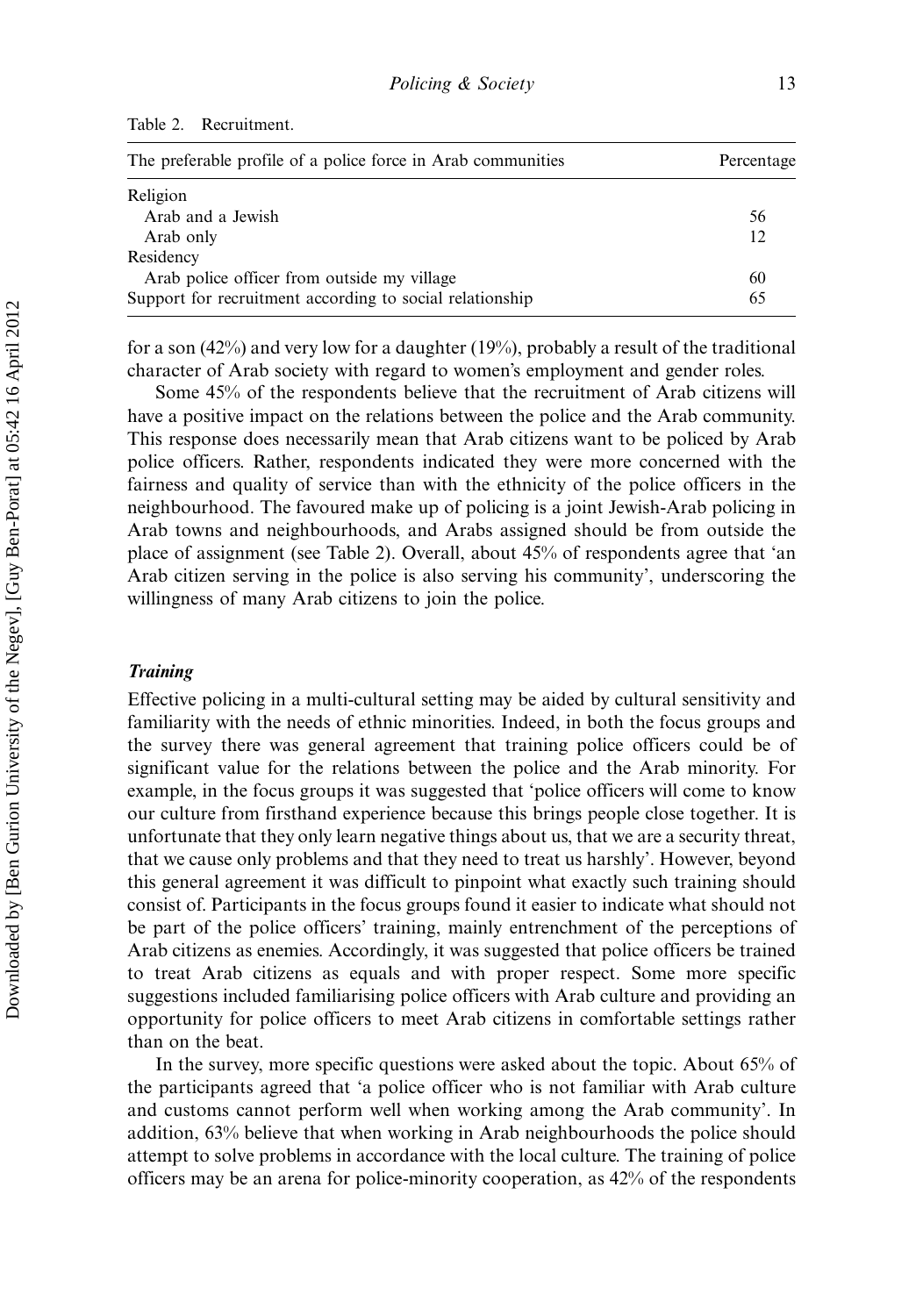agree that Arab citizens could and should take an active role in the training of police officers.

#### Police community relations

General perceptions about cooperation with the police were also examined. As discussed above, community-policy reforms can range from initiatives from joint forums of consultation to supervision of the police through civilian boards. These reforms require the willingness of both the police and of the community. The majority of the respondents (60%) rejected the statement that 'It is unlikely that Arab citizens will collaborate with police forces on any matter' and 49% reported that they would obey a police officer's orders even if they disagreed with them. Forty per cent believe that good policing must include a sincere effort of involvement in community life and 75% agree that 'the police will succeed in working among Arab communities if they involve community leaders and seek their help when problems in the community arise'. In addition, 40% believe that good policing must include efforts by the police to involve themselves in community life.

In the past decade the Israeli police have established a system of community policing in Arab neighbourhoods. Community police officers, it was hoped, would be familiar with the community and establish positive relations with the police through various activities and a 'softer' approach to policing. The feeling towards community policing was mixed with many complaints that it neglects important issues (such as crime and violence) and, therefore, is part of the under-policing problem. In the focus groups the community police force was described as a 'waste of public money'. In the survey, 33% of respondents agreed that 'the community police answers the needs of the community', while 36% rejected the statement.

#### Other factors influencing Arab citizens' perceptions

Finally, we also examined the effect of various demographic variables  $-$  gender, education, income, religion and region  $-$  on perceptions about the police. Women differed significantly from men on several key issues. Using a t-test we found that women regard police work as higher in quality ( $p = 0.000$ ) and are more supportive of community policing that is sensitive to the needs of the population ( $p = 0.008$ ). While both men and women feel strongly that they are under-policed, women feel slightly less so than men ( $p = 0.006$ ). Gender played no role in attitudes toward overpolicing. Women were more supportive of recruitment to the police for members of their close family and friends, except the recruitment of women, a sensitive topic in Arab society.

An F-test demonstrated that level of education had a significant effect on differences in attitudes as well. Participants with an academic education had a better evaluation of police work ( $p = 0.000$ ), expressed stronger support for communityoriented policing ( $p = 0.001$ ) and were less likely to believe the community was underpoliced ( $p = 0.001$ ). These differences can be explained by the ability of educated citizens to make better use of the available police services. Consequently, respondents with lower levels of education believe that Arab citizens should not cooperate with the police, while educated Arabs held the opposite view ( $p = 0.000$ ;  $r_p = 0.136$ ). Regarding recruitment, those with less education were more supportive of recruit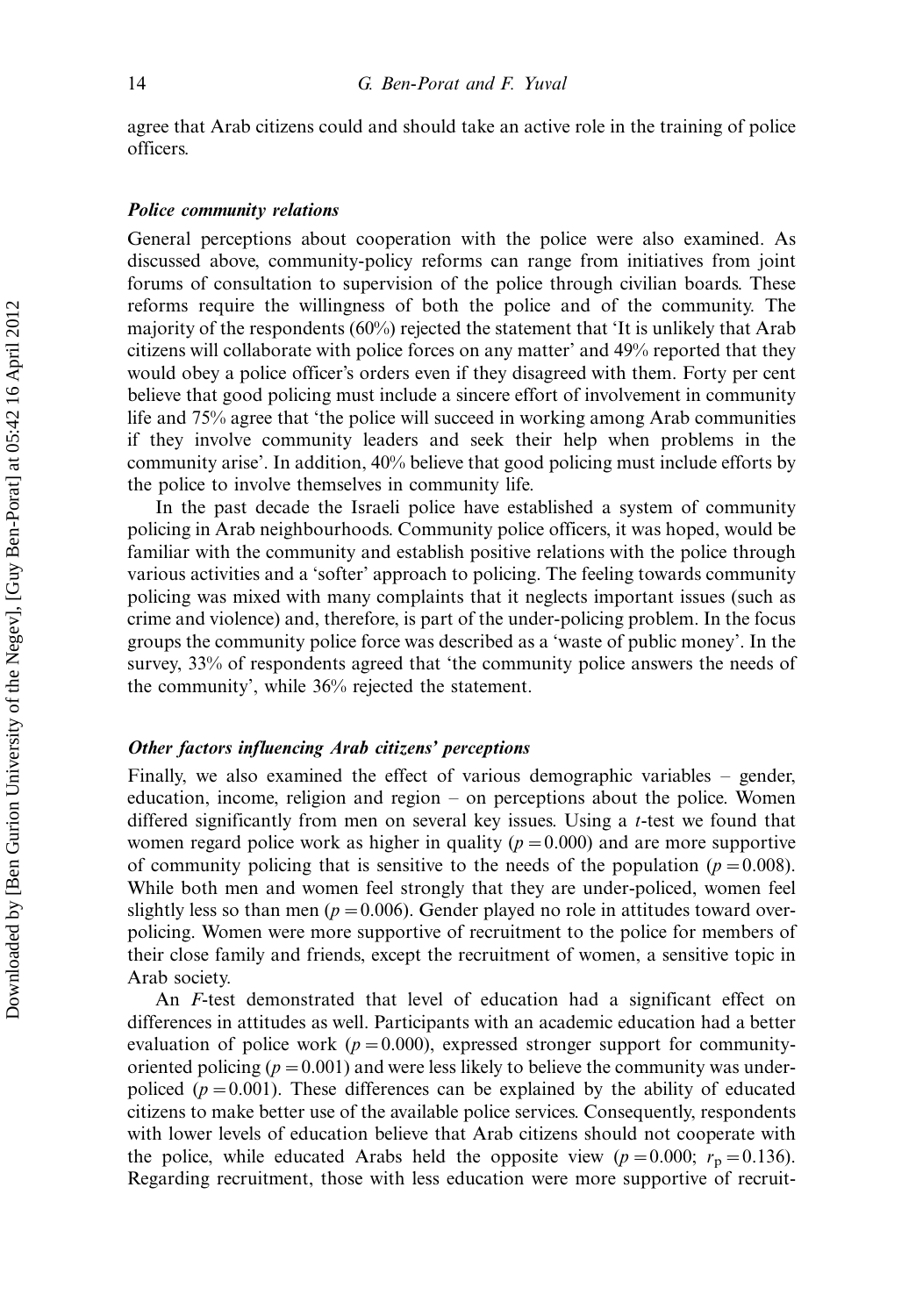ment to the police for members of their own family or close friends than those with a higher level of education. The large number of women in the former group, who were more supportive of recruitment, may explain this difference. Similar results were obtained for different income groups (much above average, above average, average and below average incomes) regarding perceptions of the police. Again, people with an academic education and a higher income had a better evaluation of police work  $(p=0.000)$ , expressed stronger support for community-oriented policing  $(p=0.001)$ and were less likely to feel that their community suffered from under-policing  $(p = 0.000)$ .

Religion also had a significant effect on perceptions of the police and reforms. Muslims have a lower evaluation of police services, are less willing than Christians or Druze to join the police (using a contingency coefficient  $p = 0.001$ ;  $c = 0.171$ ) and would be less supportive of a relative or a friend who decided to join the police  $(p=0.000; c=0.236)$ . This finding can be explained by the tense relations between the Muslim minority and the state, compared to the Christian minority that is better integrated economically and the Druze minority that is identified with the state and serves in the military. Age also influenced perceptions about recruitment. Younger people believe that Arab citizens should serve in the police while older people held the opposite view ( $p = 0.001$ ;  $r_p = -0.113$ ). This difference can be explained by younger people's greater need for employment and the current difficulties they encounter in the job market.

#### **Conclusions**

Many democratic states contend with the reality of cultural differences and struggles between ethnic, national and religious groups over questions of recognition and justice. The increased multiculturalism in countries poses challenges not only for conceptual definitions of democracy but also for the actual practices of its institutions. The police have a special role in contemporary democracies as its practices often display inherent societal prejudices that are of grave importance to minorities. Tense relations between the police and minorities are often underscored by real and/or perceived discrimination evident in the over-policing or under-policing of minorities. The perceptions of minorities that they have been neglected or abused has led to declining trust in the police, a reluctance to cooperate with it and, in some cases, direct clashes that further erode trust. However, if the police can engage with diversity and overcome its own biases and prejudices in order to better serve minorities, it may gain the community's trust and improve its ability to operate among minorities in accordance with democratic norms.

The purpose of this study was to identify the potential for police reforms in Israel that would contribute to improving relations between the police and the Arab minority. A literature review points to three main areas of reform examined in this work: recruitment of minority police officers, training of police officers and the establishment of police-community cooperation. While broad support for the general principles of good policing (use of minimum force, impartiality, fairness and accountability) was found in many countries and ethnic minorities, little is known about the level of support for specific kinds of reforms (Weitzer and Tuch 2006, p. 37). The combined potential of different reforms has to be examined in specific locations in relation to the needs of the community. Accordingly, a bottom-up approach of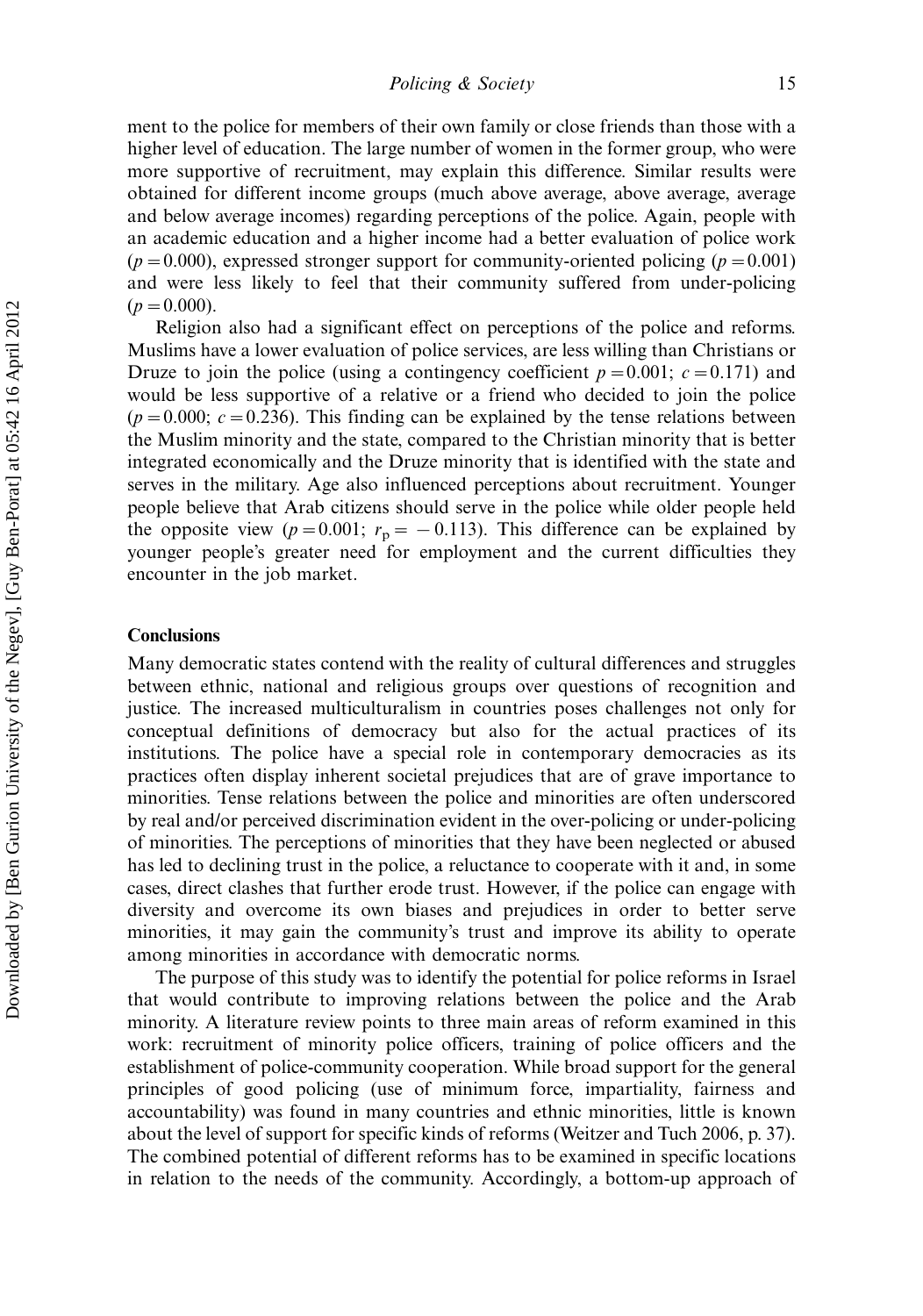policy planning was used in this work to study the perceptions of Arab citizens in Israel in order to understand what reforms might be of value.

Arab citizens' general perceptions of police and policing include, on the one hand, strong feelings of discrimination or over-policing and, on the other hand, of neglect or under-policing. Combined, these feelings underscore the tense relationship with and distrust of the police, often exemplified in real incidents. Arab citizens regard police services as discriminatory and of poor quality, but realise that no practical alternative to provide for security is available. This realisation is also reflected in attitudes towards reforms. Arab citizens agree that training and policecommunity liaisons could improve police work and are willing to take part in reforms. While recruitment of Arab police officers is a sensitive issue, there is general support for this measure and a willingness to join the police. Thus, while relations between the Israeli police and the Arab minority reached a low point 10 years ago, and have yet to improve, reforms in the police may benefit both sides and be part of a democratic inclusive measure towards the Arab minority. Success, of course, depends not only on perceptions among Arab citizens but also, and to a larger extent, on what the police and policy-makers would be willing to do.

#### Acknowledgements

Research for this paper was supported by the Abraham Fund Initiative. We thank the fund for the support, and the responsibility for the research is entirely ours.

#### References

- Banting, K. and Kymlicka, W., 2004.''Do multiculturalism policies erode the welfare state?'' Working paper 33, School of Policy Studies, Queens University, Canada.
- Barlow, D. and Barlow, M., 2000. Police in a multicultural society an American story. Minnesota: Waveland Press.
- Bayley, D.H., 2005. Police reform as foreign policy. The Australia and New Zealand Journal of Criminology,  $38$ ,  $206-215$ .
- Brief, A.P., 2008. Diversity at work. New York: Cambridge University Press.
- Brown, B. and Benedict, W.R., 2002. Perceptions of the police. Policing: An International Journal of Police Strategies and Management, 25 (3), 543-580.
- Brunson, R. and Miller, J., 2006. Gender, race and urban policing: the experience of African American youths. Gender and Society, 20 (4), 531-552.
- Casey, J., 2000. International experiences in policing multicultural societies. International Journal of Police Science and Management, 3 (2), 165-177.
- Chan, J.B., 1997. Changing police culture: policing in a multicultural society. Cambridge: Cambridge University Press.
- Closs, W.J. and McKenna, P.F., 2006. Profiling a problem in Canadian police leadership: the Kingston Police Data Collection Project. Canadian Public Administration, 49 (2), 143-160.
- Coderoni, G., 2002. The relationship between multicultural training for police and effective law enforcement – perspective. FBI Law Enforcement Bulletin [online]. Available from: [http://](http://findarticles.com/p/articles/mi_m2194/is_11_71/ai_94873352/pg_2) [findarticles.com/p/articles/mi\\_m2194/is\\_11\\_71/ai\\_94873352/pg\\_2](http://findarticles.com/p/articles/mi_m2194/is_11_71/ai_94873352/pg_2) [Accessed: November 2011].
- deLeon, P., 1997. Democracy and the policy sciences. Albany, NY: SUNY Press. deLeon, P. and deLeon, L., 2002. What ever happened to policy implementation? An
- alternative approach. Journal of Public Administration Research and Theory, 12 (4), 467-492. Desroches, F.J., 1992. The occupational subculture of the police. In: B.K. Cyderman, C.N.
- O'Toole, and A. Fleras, eds. Police, race and ethnicity: a guide for police services. Toronto: Buttersworths.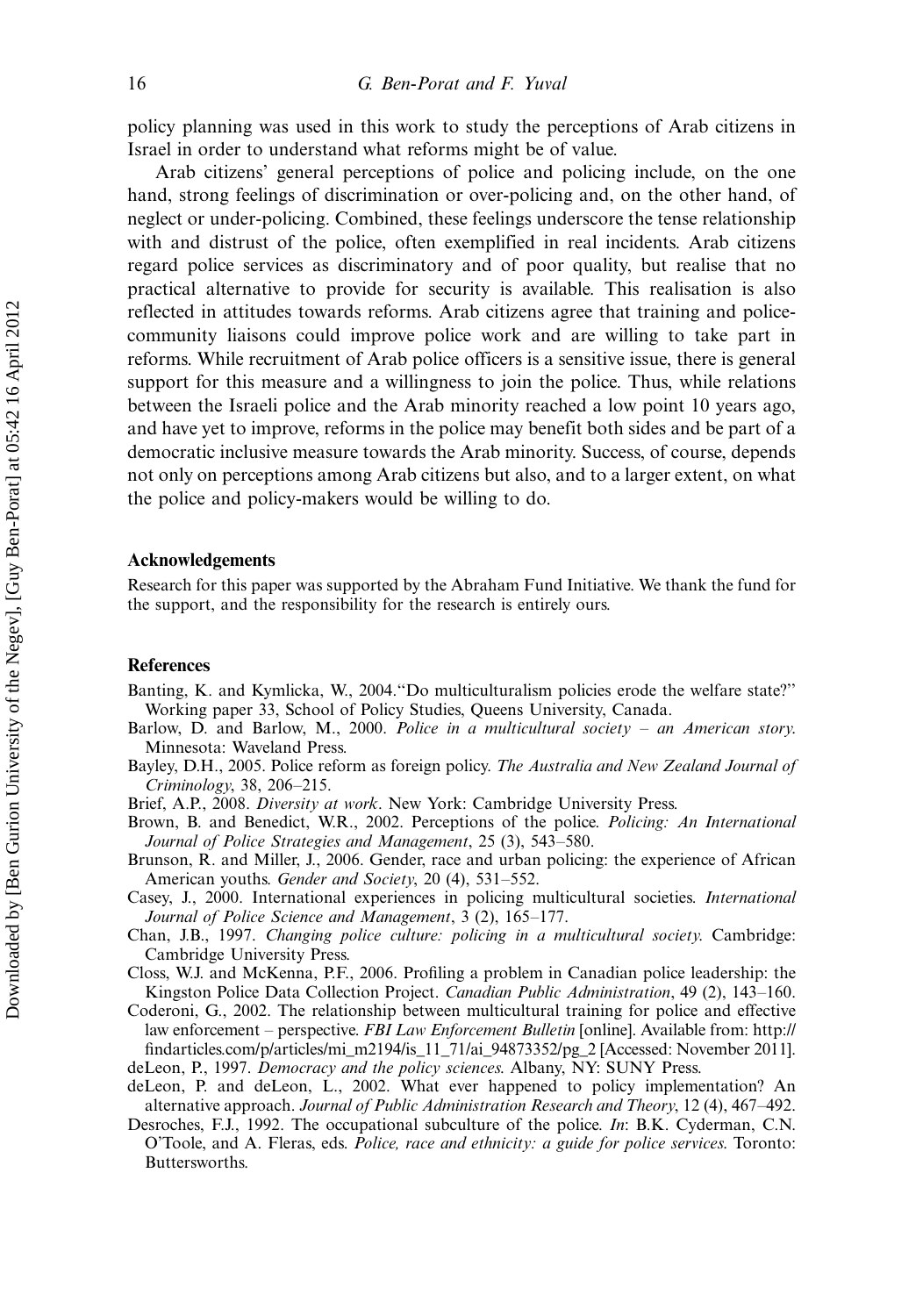- Ellison, G., 2007. A blueprint for democratic policing anywhere in the world? Police reform, political transition and conflict resolution in Northern Ireland. Police Quarterly, 10 (3), 243-269
- Findlay, M., 2004. Introducing policing, challenges for police and Australian communities. Oxford: Oxford University Press.
- Fleras, A., 1992. Police, race relations and ethnicity. In: B.K. Cyderman, C.N. O'Toole, and A. Fleras, eds. Police, race and ethnicity: a guide for police services. Toronto: Buttersworths.
- Gavison, R. and Abu-Ria, I., 1999. The Jewish-Arab cleavage in Israel: characteristics and challenges, Jerusalem: Institute of Democracy (Hebrew).
- Harrison, A., Dawson, P., and Walker, A., 2009. Surveys in the MPS: a journey of change in understanding and practice. Policing,  $3(4)$ ,  $340-346$ .
- Hasisi, B. and Weitzer, R., (2008). Does ethnic composition make a difference? Citizens' assessments of Arab police officers in Israel. Policing and Society, 18, 362-376.
- Howell, S.E., Perry, H.L., and Vile, M., 2004. Black cities/White cities: evaluating the police. Political Behavior,  $26$  (1),  $45-68$ .
- Jones, T., Newburn, T., and Smith, D.J., 1996. Policing and the idea of democracy. British Journal of Criminology, 36 (2), 182-196.
- Kelling, G.L. and Moore, M.H., 2006. The evolving strategy of policing. In: V.E. Kappeler, ed. The police and society. Prospect Heights, IL: Waveland Press.
- Lewis, C., 2005. Police, civilians and democratic accountability [online]. Available from: [http://](http://democratic.audit.anu.edu.au/papers/200508_lewis_police.pdf) [democratic.audit.anu.edu.au/papers/200508\\_lewis\\_police.pdf](http://democratic.audit.anu.edu.au/papers/200508_lewis_police.pdf) [Accessed: November 2011].
- Lewin-Epstein, N. and Semyonov, M. 1993. The Arab Minority in Israel's Economy. Boulder, Co: Westview Press.
- Lustik, I., 1985. Arabs in a Jewish State. Haifa: Mifras (Hebrew).
- McGarry, J. and O'Leary, B., 1999. Policing Northern Ireland: proposals for a new start. Belfast: Blackstaff.
- Manning, P.K., 2006. The police: mandate, strategies and appearances. In: V.E. Kappeler, ed. The police and society. Prospect Heights, IL: Waveland Press.
- Mauer, M. and King, R.S., 2007. Uneven justice: state rates of incarceration by race and ethnicity. The Sentencing Project [online]. Available from:<http://www.sentencingproject.org> [Accessed: November 2011]
- Mazerolle, L., Marchetti, E., and Lindsay, A., 2003. Policing the plight of indigenous Australians: past conflicts and present challenges. Police & Society,  $7, 77-104$ .
- The National Committee for the Heads of the Arab Local Authorities in Israel. 2006. ''The future vision of the Palestinian Arabs in Israel''. [http://www.adalah.org/newsletter/eng/](http://www.adalah.org/newsletter/eng/dec06/tasawor-mostaqbali.pdf) [dec06/tasawor-mostaqbali.pdf](http://www.adalah.org/newsletter/eng/dec06/tasawor-mostaqbali.pdf) [Accessed: November 2011].
- Oakley, R., 2001. Building police-community partnerships: UK and European experience. Available from:<http: //www.vic.gov.au> [Accessed: November 2011].
- Open Society Justice Initiative, 2009. Ethnic profiling in the European Union: pervasive, ineffective and discriminatory. New York: Open Society Institute.
- Orr Commission, 2003. The official summation of the Orr Commission Report, Ha'aretz Online English Language Edition [online]. Available from: [http://www.iataskforce.org/pdf/Official%](http://www.iataskforce.org/pdf/Official%20Summation%20of%20Or%20Commission%20Report;%20Haaretz%20-%20September%202,%202003.pdf) [20Summation%20of%20Or%20Commission%20Report;%20Haaretz%20-%20September%](http://www.iataskforce.org/pdf/Official%20Summation%20of%20Or%20Commission%20Report;%20Haaretz%20-%20September%202,%202003.pdf) [202,%202003.pdf](http://www.iataskforce.org/pdf/Official%20Summation%20of%20Or%20Commission%20Report;%20Haaretz%20-%20September%202,%202003.pdf) [Accessed 2 September 2003].
- Perez, D., 1994. Common sense about police review. Philadelphia: Temple University Press.
- Rattner, A. 2005. ''The public image of the police'', Conference at the Israeli Democracy Institute. [http://www.idi.org.il/events1/PoliceSociety/Pages/Events\\_Police%20and%20Society](http://www.idi.org.il/events1/PoliceSociety/Pages/Events_Police%20and%20Society%20Forum_2.aspx) [%20Forum\\_2.aspx](http://www.idi.org.il/events1/PoliceSociety/Pages/Events_Police%20and%20Society%20Forum_2.aspx) [Accessed: November 2011].
- Roberg, R., Kuykendall, J., and Novak, K., 2002. Police management. 3rd ed. Los Angeles: Roxbury Publishing Company.
- Rouhana, N. 1998. Israel and its Arab citizens: predicaments in the relationship between ethnic states and ethnonational minorities. Third World Quarterly 19 (2), 277-296.
- Runneymede Trust, 2000. The future of multi-ethnic Britain. London: Profile Books.
- Shusta, M.R., Levine, D.R., Wong, H.Z., Oslon, A.T., and Harris, P.R., 2008. Multicultural Law Enforcement, Fourth Edition, Upper Saddle River, NJ: Prentice Hall.
- Skalansky, D.A., 2008. Democracy and the police. Stanford, CA: Stanford University Press.